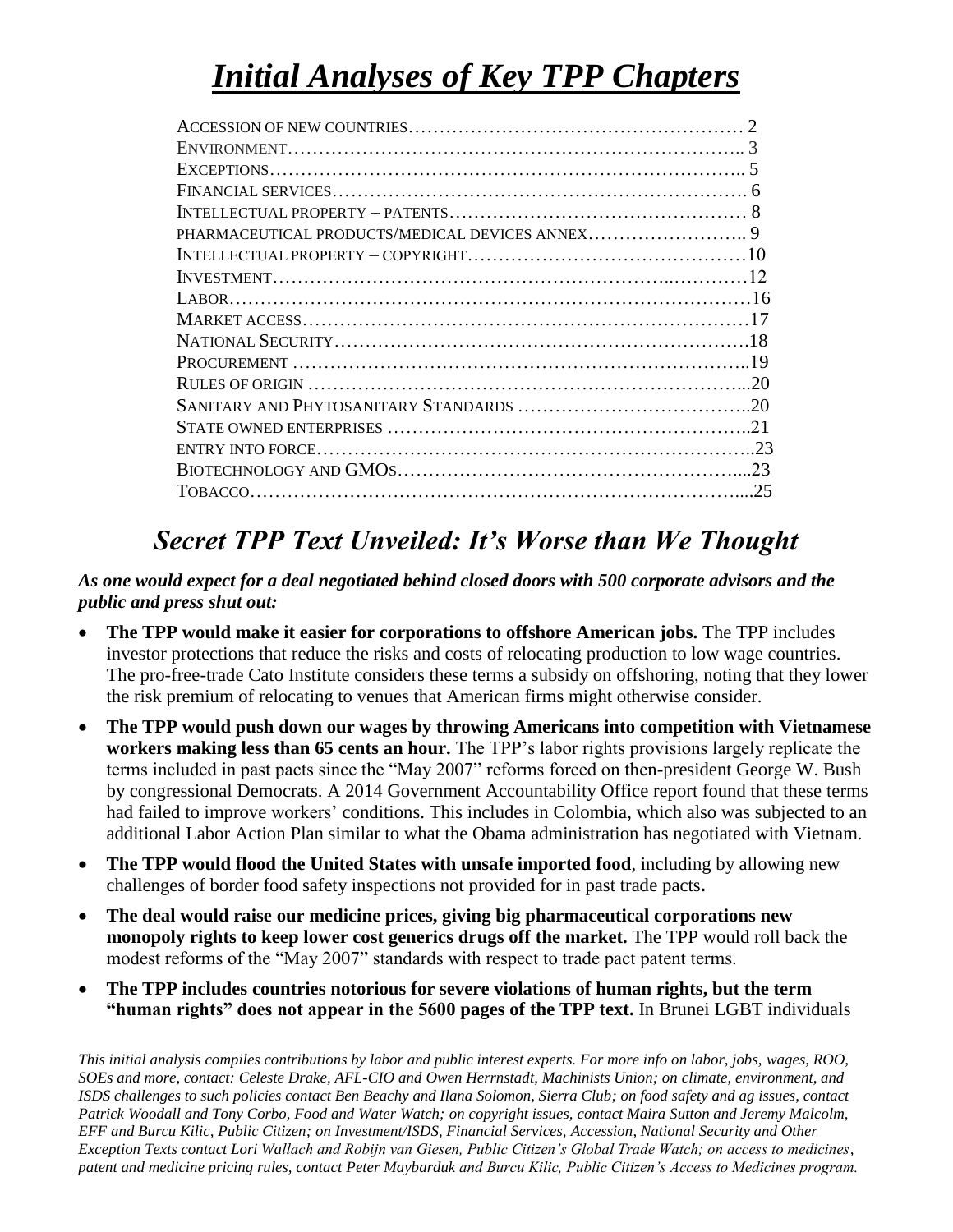and single mothers can be stoned to death under Sharia law. In Malaysia, tens of thousands of ethnic minorities are trafficked through the jungle in modern slavery.

### **ACCESSION OF NEW COUNTRIES/ FINAL PROVISIONS CHAPTER: Congress Not Guaranteed A Meaningful Role in Docking/Accession Regime that Lets Not Just China, but Nations Beyond Pacific Rim Join**

- The TPP is open to be joined by any nation or separate customs territory that belongs to the Asian Pacific Economic Cooperation (APEC) Pacific Rim bloc *AND "such other State or separate customs territory as the Parties may agree...*" if the country is prepared to comply with the TPP's obligations and meet extra terms and conditions that may be required by existing signatories. (**Article 30.4.1)**
- **The executive branch alone gets to decide whether to initiate accession negotiations with a country seeking to join the TPP.** Congress would only be given any role in deciding whether negotiations about any country's prospective TPP accession *should even begin* if Congress explicitly requires this in legislation implementing the TPP. Absent such a requirement, under the TPP text the executive branch alone would decide for the United States. (**Article 30.4.3-4)** 
	- o The TPP text calls for establishment of a working group to negotiate the terms and conditions for a new country to join the TPP. The U.S. administration and any current TPP country can participate. The working group is considered to have agreed on terms if either all countries that are members of the working group have indicated agreement, or if a country that has not so indicated fails to object in writing within 7 days of the working group's consideration.
	- o Once this working group completes negotiating accession terms with a new country, it is to report to the "TPP Commission" with a recommendation for accession and terms. The Commission is the TPP governance body (Article 27.1) on which the executive branch represents the United States.
	- o The TPP Commission is deemed to have approved the terms if all countries agreed to the establishment of the working group in the first place or if a country that did not indicate agreement when the Commission considers the issue does not object in writing within seven days.
- **Congress would only be guaranteed a vote to approve new TPP entrants if such a congressional role is explicitly required in the U.S. legislation implementing the TPP.** A country's entry into TPP only goes into effect after "approval in accordance with the applicable legal procedures of each" existing TPP country and prospective new entrant. (**Article 30.4.1)** The World Trade Organization has similar accession rules, requiring approval by two-thirds of existing WTO members for a new country to join (Agreement Establishing the WTO, Article XII: Accession). **However, U.S. administrations have systematically denied Congress a role in approving new countries' admission to the WTO**  *unless changes to specific U.S. tariff lines or laws are required.*
	- o As with the TPP, at the WTO the United States government is represented by the executive branch. Congress has no vote on whether the United States approves new countries' admission to the WTO. Because a change to U.S. tariff policy was required, Congress voted on whether to grant China Permanent Most Favored Nation status in 2000 when it sought to join the WTO. But, before and after that successive **administrations have approved the WTO accessions of scores of countries that already enjoyed U.S. Permanent Most Favored Nation status and Congress had no say**. Yet admission of a country to the TPP, even if under the same terms and tariffs as current prospective signatories, is a major decision Congress must control.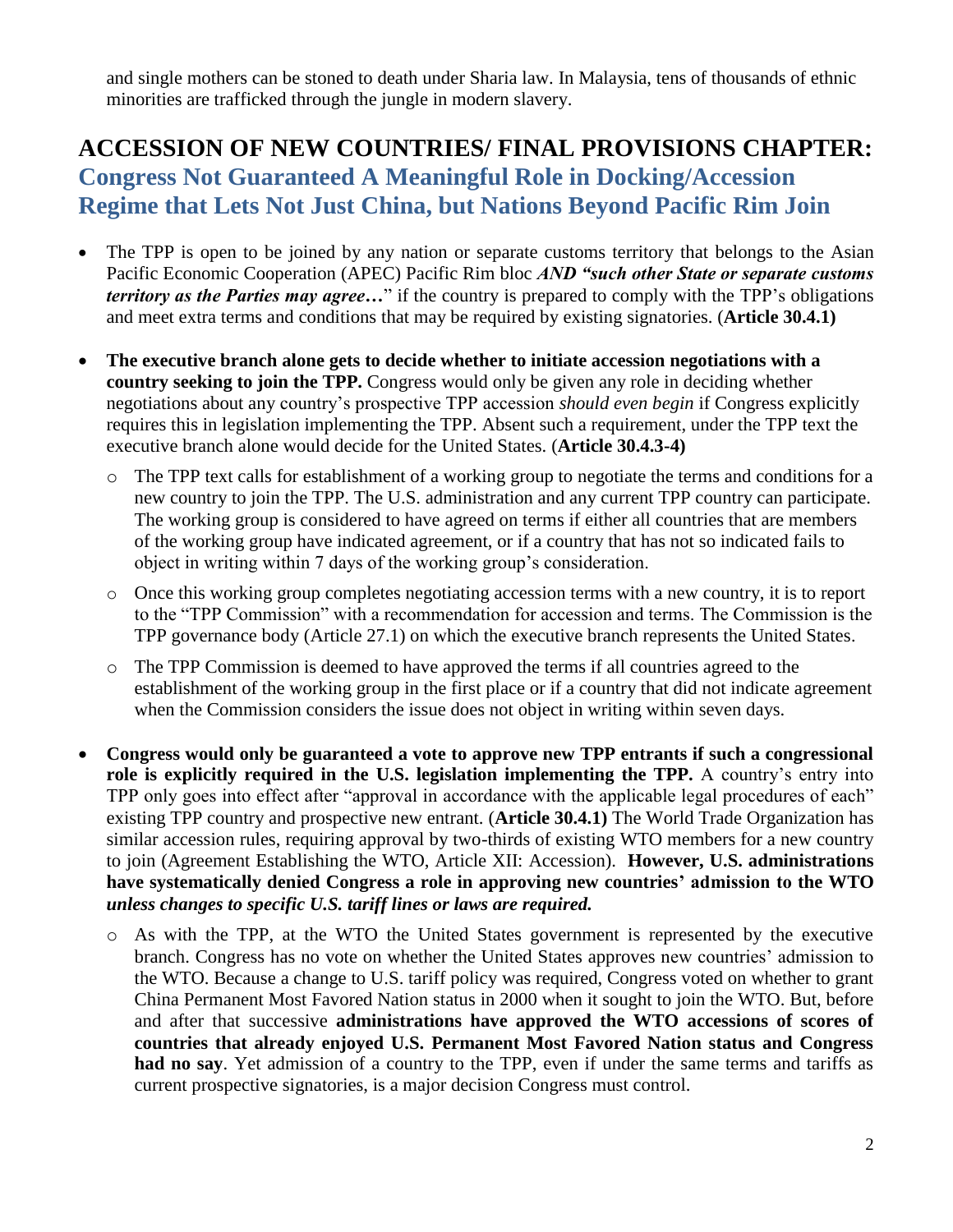- o U.S. administrations also have systematically denied Congress a role in approving new WTO agreements, such as the WTO's Financial Services Agreement and Telecommunications Agreement using this logic: unless a U.S. law or tariff requires alternation, Congress has no role.
- A new country is considered a TPP member, subject to the terms and conditions approved in the Commission's decision, on the later date that either the new country deposits an instrument of accession indicating that it accepts the terms and conditions; or the date on which all existing TPP countries have sent notice that they have completed their respective applicable legal procedures. (Article 30.4.5) An administration factsheet states that the applicable U.S. legal procedures "would include Congressional notification before entering into negotiations with a potential new entrant, Congressional notification of intent to sign, consultation with Congress throughout the process, and final Congressional approval." Yet, in fact this is not the process that any administration has followed with respect to dozens of new countries entering the WTO, even including China for which Congress did have to vote to alter an existing U.S. statute. And, the administration factsheet makes clear that it would be the administration alone that would select new countries for TPP admission with the only obligation to Congress being notification of such a decision and the commencement of access talks.

### **ENVIRONMENT CHAPTER: The TPP Would Increase Risks to Our Air, Water, and Climate**

- **Multilateral Environmental Agreements (MEAs) Rollback:** The TPP actually takes a step back from the environmental protections of all U.S. free trade agreements (FTAs) since 2007 with respect to MEAs. Past deals have required each of our FTA partners to "adopt, maintain, and implement laws, regulations, and all other measures to fulfill its obligations under" *seven* core MEAs. The TPP, however, only requires countries in the pact to "adopt, maintain, and implement" domestic policies to fulfill *one of the seven* core MEAs – the Convention on International Trade in Endangered Species of Wild Fauna and Flora (CITES). This regression violates:
	- o The bipartisan "May 2007" agreement between then-President George W. Bush and congressional Democrats;
	- o The minimum degree of environmental protection required under the Bipartisan Congressional Trade Priorities and Accountability Act of 2015, also known as "fast track;" and
	- o The minimum obligation needed to deter countries from violating their critical commitments in environmental treaties in order to boost trade or investment.
- **Weak Conservation Rules:** While the range of conservation issues mentioned in the TPP may be wide, the obligations – what countries are actually required to do – are generally very shallow. Vague obligations combined with weak enforcement, as described below, may allow countries to continue with business-as-usual practices that threaten our environment.
	- o Illegal Trade in Flora and Fauna: Rather than *prohibiting* trade in illegally taken timber and wildlife – major issues in TPP countries like Peru and Vietnam – the TPP only asks countries "to combat" such trade. To comply, the text requires only weak measures, such as "exchanging information and experiences," while stronger measures like sanctions are merely listed as options.
	- o Illegal, Unreported, and Unregulated (IUU) Fishing: Rather than *obligating* countries to abide by trade-related provisions of regional fisheries management organizations (RFMOs) that could help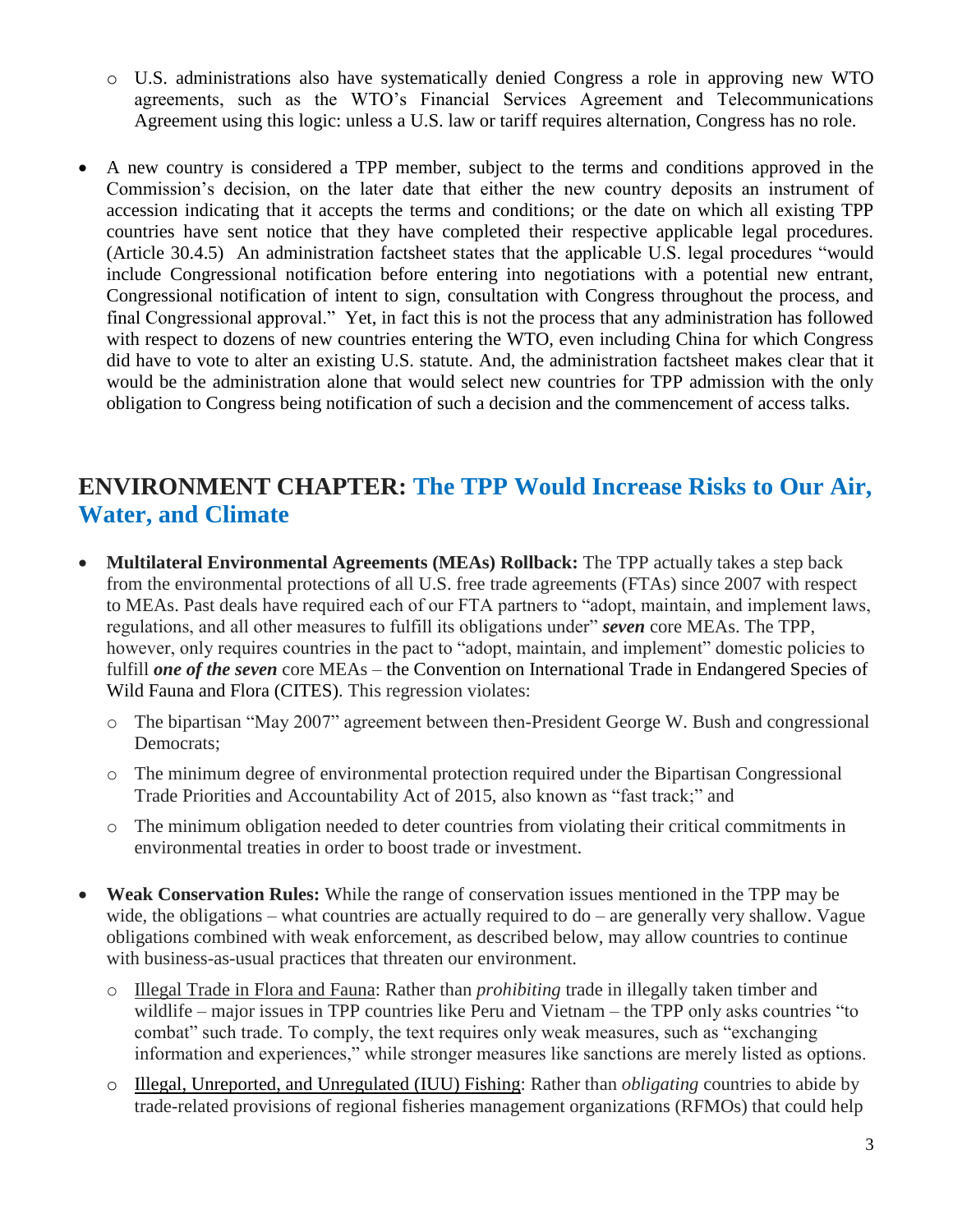prevent illegally caught fish from entering international trade, the TPP merely calls on countries to "endeavor not to undermine" RFMO trade documentation – a non-binding provision that could allow the TPP to facilitate increased trade in IUU fish.

- o Shark Finning and Commercial Whaling: Rather than *banning* commercial whaling and shark fin trade – major issues in TPP countries like Japan and Singapore – the TPP includes a toothless aspiration to "promote the long-term conservation of sharks…and marine mammals" via a nonbinding list of suggested measures that countries "should" take.
- **Climate Change Omission:** Despite the fact that trade can significantly increase climate-disrupting emissions by spurring increased shipping, consumption, and fossil fuel exports, the TPP text fails to even *mention* the words "climate change" or the United Nations Framework Convention on Climate Change – the international climate treaty that all TPP countries are party to.
- Lack of Enforcement: Even if the TPP's conservation terms included more specific obligations and fewer vague exhortations, there is little evidence to suggest that they would be enforced, given the historical lack of enforcement of environmental obligations in U.S. trade pacts. The United States has never once brought a trade case against another country for failing to live up to its environmental commitments in trade agreements – even amid documented evidence of countries violating those commitments.
	- o For example, the U.S.-Peru FTA, passed in 2007, included a Forestry Annex that not only required Peru "to combat trade associated with illegal logging," but included eight pages of specific reforms that Peru had to take to fulfill this requirement. The obligations were far more detailed than any found in the TPP environment chapter, and were subject to the same enforcement mechanism. But after more than six years of the U.S. – Peru trade deal, widespread illegal logging remains unchecked in Peru's Amazon rain forest. In a 2014 investigation, Peru's own government found that 78 percent of wood slated for export was harvested illegally. For years, U.S. environmental groups have asked the U.S. government to use the FTA to counter Peru's extensive illegal logging. Yet to date, Peru has faced no formal challenges, much less penalties, for violating its trade pact obligations. It is hard to imagine that the TPP's weaker provisions would be more successful in combatting conservation challenges.

#### **New Rights for Fossil Fuel Corporations to Challenge Climate Protections**

- o The TPP would undermine efforts to combat the climate crisis, empowering foreign fossil fuel corporations to challenge our environmental and climate safeguards in unaccountable trade tribunals via the controversial investor-state dispute settlement system.
- o The TPP's extraordinary rights for foreign corporations virtually replicate those in past pacts that have enabled more than 600 foreign investor challenges to the policies of more than 100 governments, including a moratorium on fracking in Quebec, a nuclear energy phase-out in Germany, and an environmental panel's decision to reject a mining project in Nova Scotia.
- o In one fell swoop, the TPP would roughly double the number of firms that could use this system to challenge U.S. policies. Foreign investor privileges would be newly extended to more than 9,000 firms in the United States. That includes, for example, the U.S. subsidiaries of BHP Billiton, one of the world's largest mining companies, whose U.S. investments range from coal mines in New Mexico to offshore oil drilling in the Gulf of Mexico to fracking operations in Texas.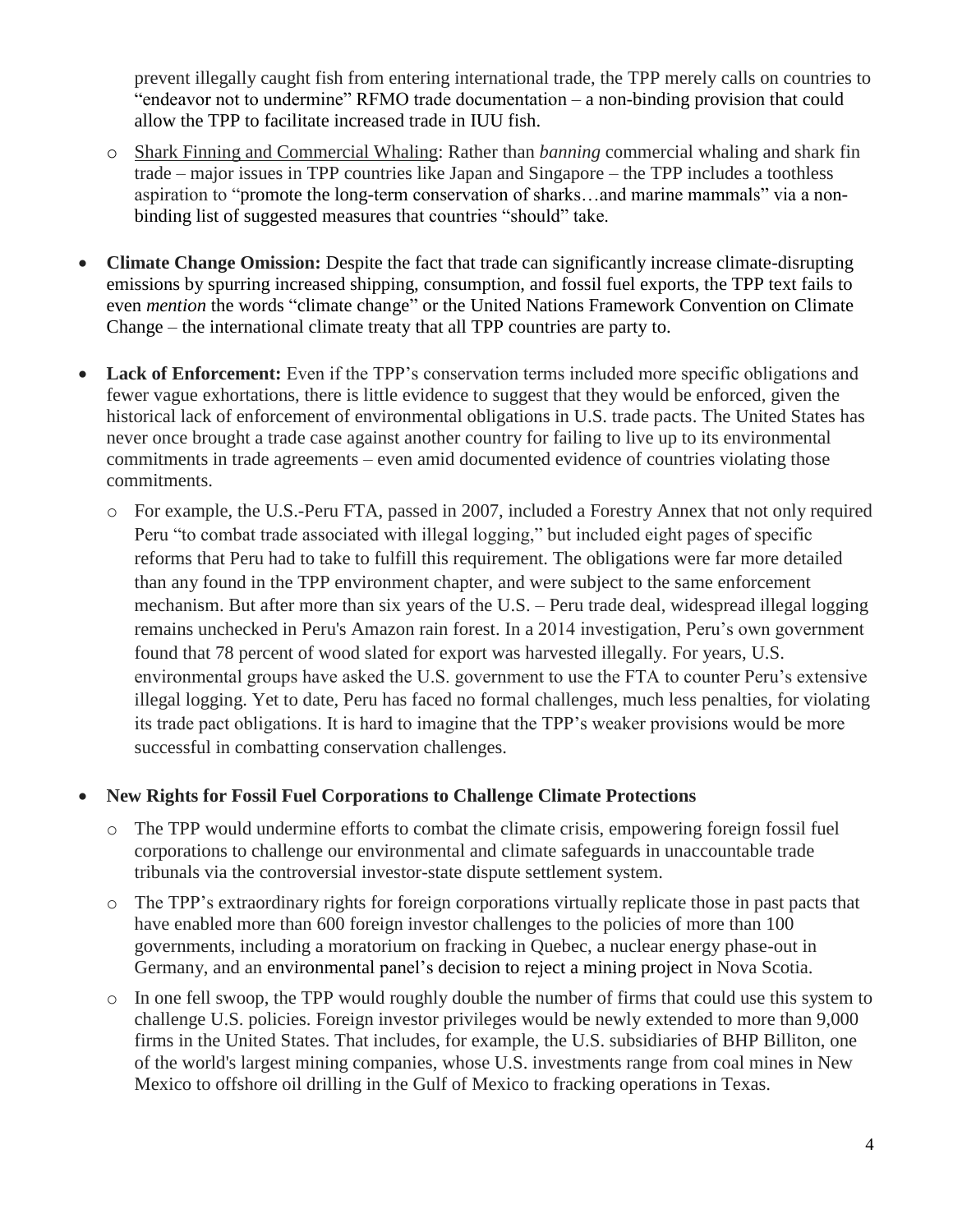- **Locking in Natural Gas Exports and Fracking:** The TPP's provisions regarding natural gas would require the U.S. Department of Energy (DOE) to automatically approve *all* exports of liquefied natural gas (LNG) to *all* TPP countries – including Japan, the world's largest LNG importer. This would:
	- o Facilitate Increased Fracking: Increased natural gas production would mean more fracking, which causes air and water pollution, health risks, and earthquakes, according to a litany of studies.
	- o Exacerbate Climate Change: LNG is a carbon-intensive fuel with significantly higher life-cycle greenhouse gas emissions than natural gas. LNG dependency spells more climate disruption.
	- o Increased Dependence on Fossil Fuel Infrastructure: LNG export requires a large new fossil fuel infrastructure, including a network of natural gas wells, terminals, liquefaction plants, pipelines, and compressors that help lock in climate-disrupting fossil fuel production.

### **EXCEPTIONS CHAPTER: National Security Exception Weakened, No New Safeguards for Environmental, Health, Human Rights Policies**

- **The final text reveals a significant roll back of the standard Security Exception that has been part of U.S. trade agreements over the past decade.** (See Article 29.2) Following a major port security concern relating to the U.S.-Oman Free Trade Agreement, U.S. trade pacts since have included a footnote making explicit that a country raising a national security defense for a policy that otherwise violates a trade pact obligation is empowered to determine in its sole discretion what are its essential security interests. While the language of the Security Exception in the TPP is otherwise identical to past U.S. pacts, the footnote has bene eliminated. Yet the footnote was inserted in past pacts to ensure that trade pact tribunals could not substitute their judgement for that of governments with respect to what policies were deemed "necessary for the fulfillment of its obligations with respect to the maintenance or restoration of international peace or security, or the protection of its own essential security interests." The footnote missing in the TPP text required: " For greater certainty, if a Party invokes Article 23.2 in an arbitral proceeding initiated under Chapter Eleven (Investment) or Chapter Twenty-Two (Institutional Provisions and Dispute Settlement), the tribunal or panel hearing the matter shall find that the exception applies."
- **The language touted as an "exception" to defend countries' health, environmental, and other public interest safeguards from TPP challenges is nothing more than a carbon copy of past U.S. free trade agreement language that "reads in" to the TPP several World Trade Organization (WTO) provisions that have already proven** *ineffective* **in more than 97 percent of its attempted uses in the past 20 years to defend policies challenged at the WTO.**
	- o In two decades of WTO rulings, Article XX of the WTO's General Agreement on Tariffs and Trade (GATT) and Article XIV of the WTO's General Agreement on Trade in Services (GATS **have only been successfully employed to actually defend a challenged measure in one of 44 attempts**. Incorporating the GATT/GATS "general exception" means TPP governments must clear a list of high hurdles to successfully use the "exception" to defend a challenged measure.
- **This ineffective general exception does not even apply in the case of Investor-State challenges. Indeed, the General Exception explicitly does not apply to the entire Investment chapter of the TPP.** Many other TPP countries demanded that the exception apply to ISDS cases, and leaked drafts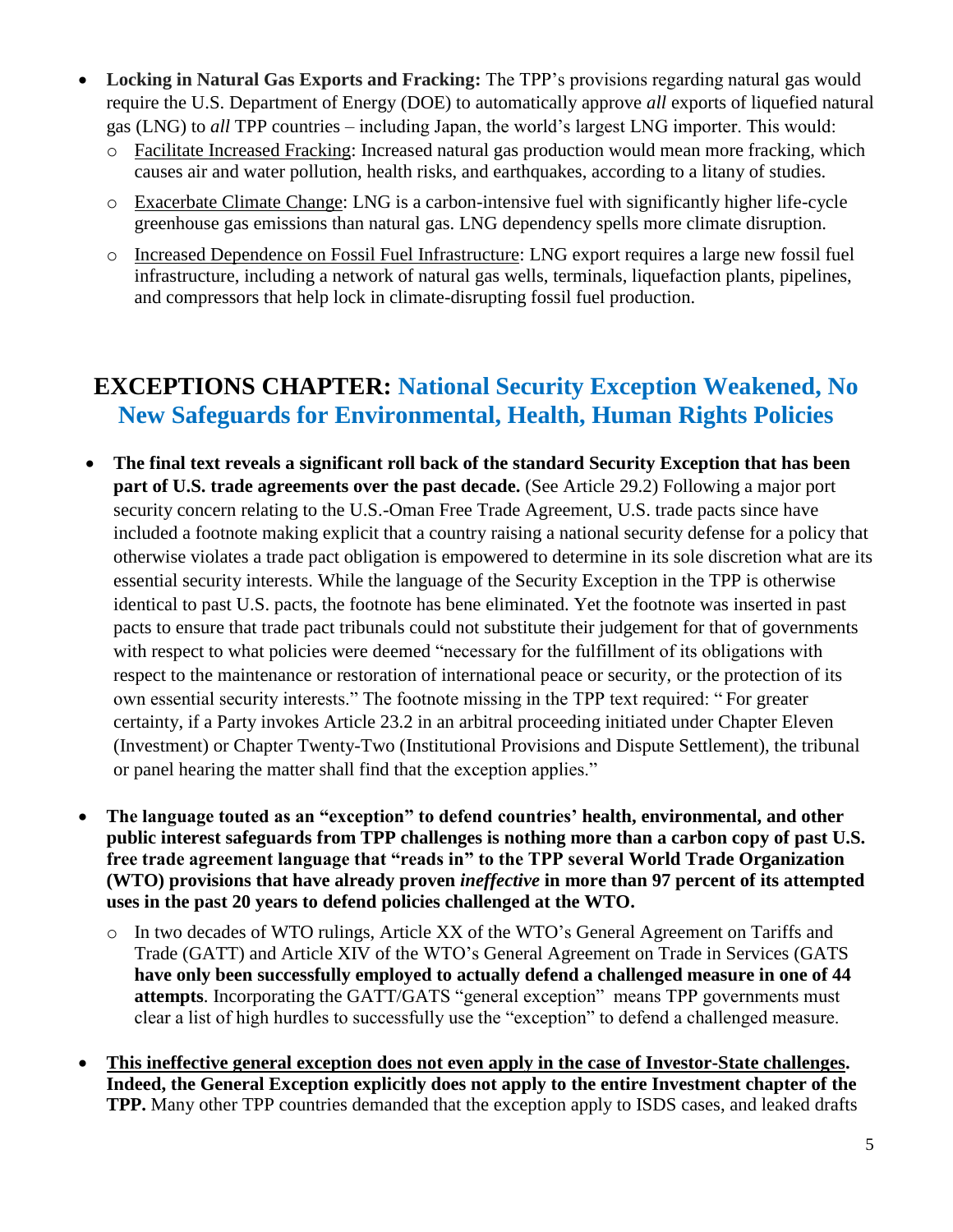of TPP text included such proposals. The U.S. government strenuously opposed such reforms. The exception language included in the investment chapter is circular, applying only to countries whose policies do not conflict with the other rules of the agreement.

# **FINANCIAL SERVICES CHAPTER:****First U.S. Pact Negotiated Since Global Financial Crisis Fails to Remedy Past Pacts' Deregulatory Terms and Grants Firms New Rights to Challenge Financial Policies**

Although the TPP is the first U.S. trade deal to be negotiated since the 2008 financial crisis that spurred a global recession, it would impose on TPP signatory countries the pre-crisis model of extreme financial deregulation that is widely understood to have spurred the crisis. After nearly six years of negotiations under conditions of extreme secrecy, the Obama administration has only now released the text of the controversial deal after it has been finalized and it is too late to make any needed changes. The TPP financial services and investment chapters provide stark warnings about the dangers of "trade" negotiations occurring without press, public or policymaker oversight.

- **Unlike Past Pacts, the TPP Would Empower Financial Firms to Use Extrajudicial Tribunals to Challenge Financial Stability Measures that Do Not Conform to their "Expectations."** The TPP's Financial Services chapter "reads in" Investment Chapter provisions that would grant multinational banks and other foreign financial service firms expansive new substantive and procedural rights and privileges not available to U.S. firms under domestic law to attack our financial stability measures. For the first time in any U.S. trade pact, the TPP would grant foreign firms new rights to attack U.S. financial regulatory policies in extrajudicial investor-state dispute settlement (ISDS) tribunals using the broadest claim: the guaranteed "minimum standard of treatment" (MST) for foreign investors. MST is the basis for almost all successful ISDS challenges of government policies under existing pacts. Past U.S. trade pacts allowed ISDS challenges of financial regulatory policies, but limited the substantive investor rights that applied to the Financial Services Chapter, and thus the basis for such attacks. The TPP explicitly grants foreign investors new rights (Article 11.2.2) to launch attacks on financial policies using the extremely elastic MST standard that ISDS tribunals regularly interpret to require compensation if a change in policy undermines an investors' expectations.
- **Despite the pivotal role that new financial products, such as toxic derivatives, played in fueling the financial crisis, the TPP would impose obligations on TPP countries to allow new financial products and services to enter their economies if permitted in other TPP countries.** (Article 11.7)
- **The TPP constrains signatory governments' ability to ban risky financial products, including those not yet invented, via rules designating a regulatory ban to be a 'zero quota' limiting market access and thus prohibited.** (Article 11.5) TPP rules also would jeopardize efforts to keep banks from becoming too big to fail and to firewall the spread of risk between financial activities.
- **The TPP would be the first U.S. pact to empower some of the world's largest financial firms to launch ISDS claims against U.S. financial policies. The TPP would greatly expand U.S. liability for ISDS attacks because currently these firms cannot resort to extrajudicial tribunals to demand taxpayer compensation for U.S. financial regulations.** Among the top banks in the world based in TPP countries are: Mitsubishi UFJ, Mizuho, ANZ, Commonwealth Australia, West Pac, National Australia Bank, Bank of Tokyo, Sumutomo, Royal Bank of Canada, and Toronto Dominion. These multinational firms own dozens of subsidiaries across the United States, any one of which could serve as the basis for an ISDS challenge against U.S. financial regulations if the TPP were to take effect. Under current U.S. pacts, none of the world's 30 largest banks may bypass domestic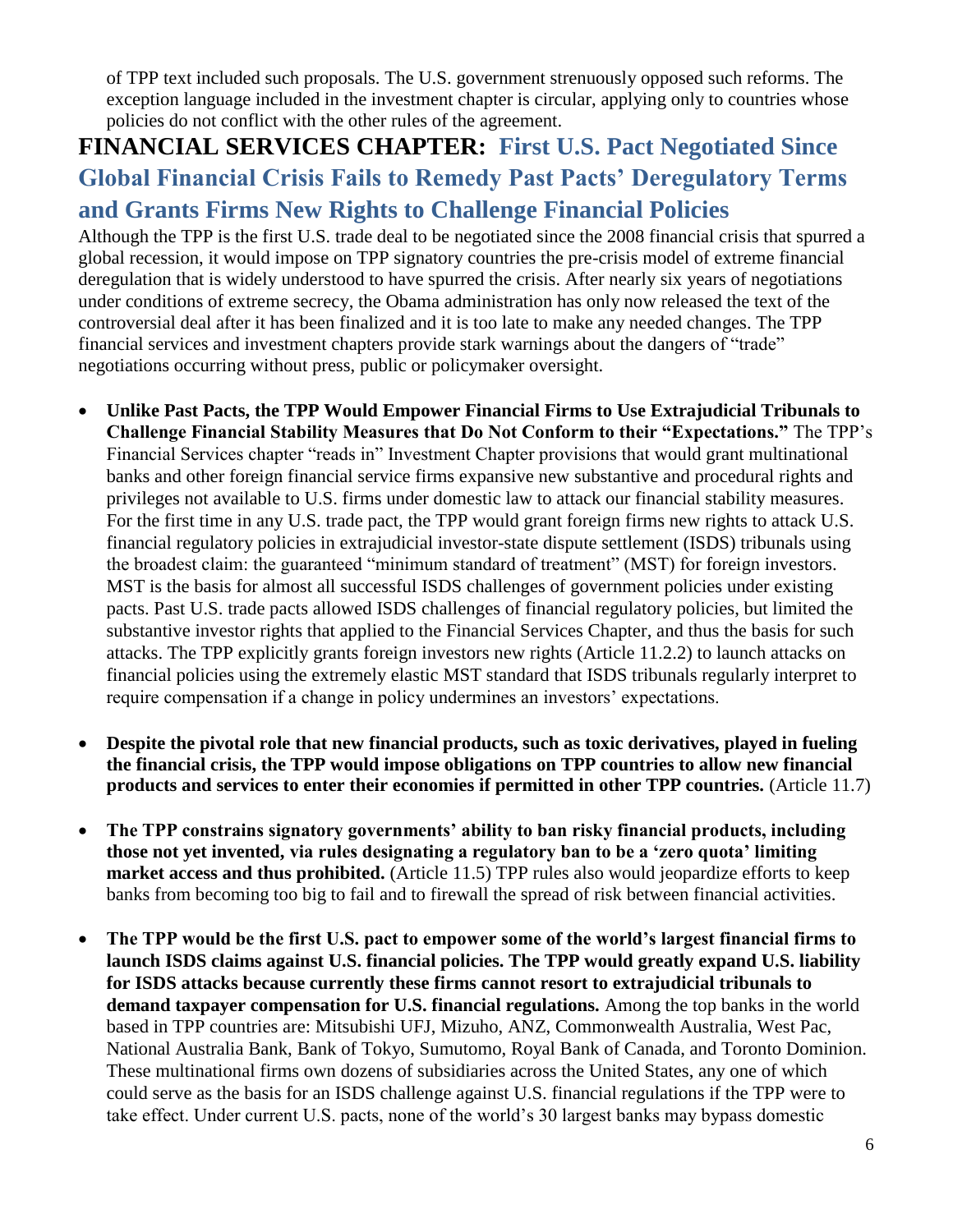courts, go before extrajudicial tribunals of three private lawyers, and demand taxpayer compensation for U.S. financial policies. The TPP would allow foreign firms to challenge policies that apply to domestic and foreign firms alike and that have been reviewed and affirmed by U.S. courts. And not only foreign financial firms but foreign subsidiaries of U.S. firms operating in TPP nations could demand taxpayer compensation for financial regulations and g regulatory actions. Meanwhile, the TPP would newly empower U.S. banks, four of which rank among the world's 30 largest, to launch ISDS claims against domestic financial regulations in TPP countries that do not already have an ISDSenforced pact with the United States (Australia, Brunei, Japan, Malaysia, New Zealand and Vietnam).

- **A provision touted as a "prudential filter" would fail to effectively safeguard financial policies from ISDS challenges under the TPP.** The provision (Article 11.11.1) states that if a foreign investor uses ISDS to challenge a government's financial measure, and if the government invokes a highly-contested provision for defending prudential measures, financial authorities from the challenged government and from the firm's home government, rather than the ISDS tribunal, will aim to determine whether the prudential defense applies (Article 11.22). *But if those officials cannot agree within 120 days, meaning officials from the challenging corporation's home country opt not to shut down their investor's claims, the decision goes back to the ISDS tribunal.*
- **The use of capital controls and other macro-prudential financial policies that regulate capital flows to promote financial stability are forbidden and subject to compensation demands by foreign corporations.** Like past U.S. free trade agreements (FTA), the TPP text requires that governments "shall permit all transfers relating to a covered investment to be made freely and without delay into and out of its territory" (Article 9.8). This obligation restricts the use of capital controls or financial transaction taxes, even as the International Monetary Fund, many prominent economists and world leaders have shifted from opposing capital controls to endorsing them as a tool for preventing or mitigating financial crises. Strong concerns about the TPP's ban on the use of such policies resulted in inclusion of a new "temporary safeguard" provision (Article 29.3) despite years of U.S. opposition. But unfortunately, the language that was ultimately agreed would not adequately protect governments' ability to regulate speculative, destabilizing capital flows. The safeguard is subject to a litany of constraining conditions, largely replicating the narrow GATS Article XII "Restrictions to Safeguard the Balance of Payments" terms. But, the TPP provision adds two *further* constraints: capital controls are subject to ISDS challenges as indirect expropriations. Thus, while the temporary safeguard may permit a TPP country to enact a capital control for a limited amount of time, the country may also be required to compensate a foreign investor if doing so results in a significant reduction in the value of an investment. There is no comparable obligation to compensate private investors in the GATS. And, in TPP capital controls "shall not apply to payments or transfers relating to foreign direct investment," a significant limitation. As a result, Chile, which has in place policies that allow long term limits on capital flows, had to negotiate for a separate carve-out of its policies so as to be able to preserve them.
- **The United States, unlike most other TPP countries, has chosen to subject sovereign debt restructuring to ISDS challenges.** An annex in the Investment Chapter seeks to ensure that disputes related to sovereign debt and sovereign debt restructuring are not subject to the full range of investment chapter disciplines (Annex 9-G). But a footnote states that the partial safeguards for sovereign debt restructuring "do not apply to Singapore or the United States." That is, were Singapore or the United States to negotiate a restructuring of its sovereign debt that applied equally to domestic and foreign investors, foreign investors alone would be empowered under the TPP to challenge the non-discriminatory restructuring before an ISDS tribunal, claiming violations of any of the broad substantive foreign investor rights provided by the TPP Investment Chapter.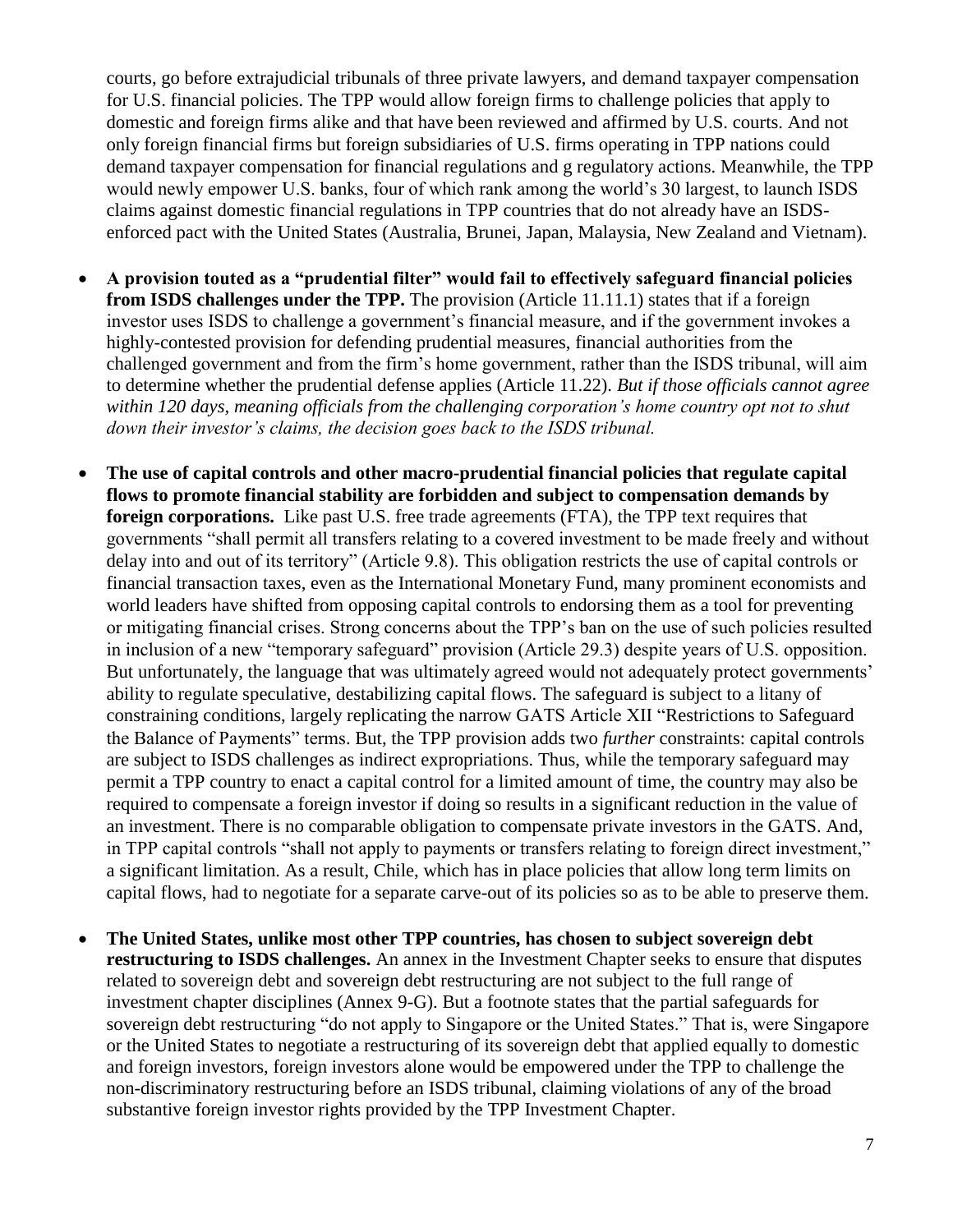These deregulatory rules were written under the advisement of Wall Street firms before the financial crisis. Some are included in one of the most extreme World Trade Organization (WTO) agreements *to which most TPP nations are not signatories.* Rather than update these terms to reflect the post-crisis consensus on the importance of robust financial regulation, the TPP would expose an even wider array of financial stability measures to challenge as violations of the 1990s-era rules. With few exceptions, TPP governments have bound existing and future financial policies to these deregulatory rules, curtailing their policy space to respond to emerging financial products and risks if the deal takes effect.

### **INTELLECTUAL PROPERTY CHAPTER – PATENT PROVISIONS: TPP Rolls Back "May 10th Agreement" Reforms, Undermines Access to Medicines in Developing Countries**

- **The TPP does not conform to the "May 10" access to medicine reform standards, and it will harm access to medicines in developing countries. TPP provisions require patent term extensions and marketing exclusivity for new uses and forms of old drugs that clearly exceed the bounds of May 10 and will contribute to preventable suffering and death.** On May 10, 2007, Democratic leaders in the U.S. House of Representatives brokered a deal with the George W. Bush Administration designed in part to reduce the negative consequences of U.S. trade agreements for global access to medicines. The May 10 Agreement placed limits on the new monopoly powers that would be granted to pharmaceutical companies in trade agreements, including those with Peru and Panama. This would facilitate the continued generic competition on which many people depend for access to affordable medicine.
- **TPP Final Text vs. May 10th standard: In contrast to the TPP,** the May 10 standard made patent term extensions optional for pharmaceuticals and provided important limitations on data exclusivity rules for developing countries. There were no transition periods by which developing countries were expected to adopt the more pro-monopolistic rules that applied to developed countries.
	- o **Exclusivity**: Marketing and data exclusivity rules delay generic drug registration for a specified period of time by limiting the ability of generics manufacturers and regulatory authorities to make use of an originator company's data.
		- $\checkmark$  **May 10<sup>th</sup> standard**: Exclusivity normally runs for a five-year concurrent period, meaning that the clock runs on exclusivity from the date of first marketing in the United States or agreement territory. This expedites generic entry.
		- $\checkmark$  **TPP rule**: Exclusivity runs for a minimum five years. Countries must choose between offering an extra three years exclusivity for new uses, forms and methods of administering products, or five years exclusivity for new combination products. Only Peru may run the exclusivity clock by the concurrent period measurement. Other countries must provide at least five years exclusivity from date of marketing approval in their country, which may be considerably later than the first marketing approval, including cases that are purely a result of the pharmaceutical company moving slow to register a product in a developing country. Biologics exclusivity includes USTR insistence that countries adopt "other measures" toward providing a market outcome comparable to (presumably) eight years. A TPP Commission shall review the biologics exclusivity period,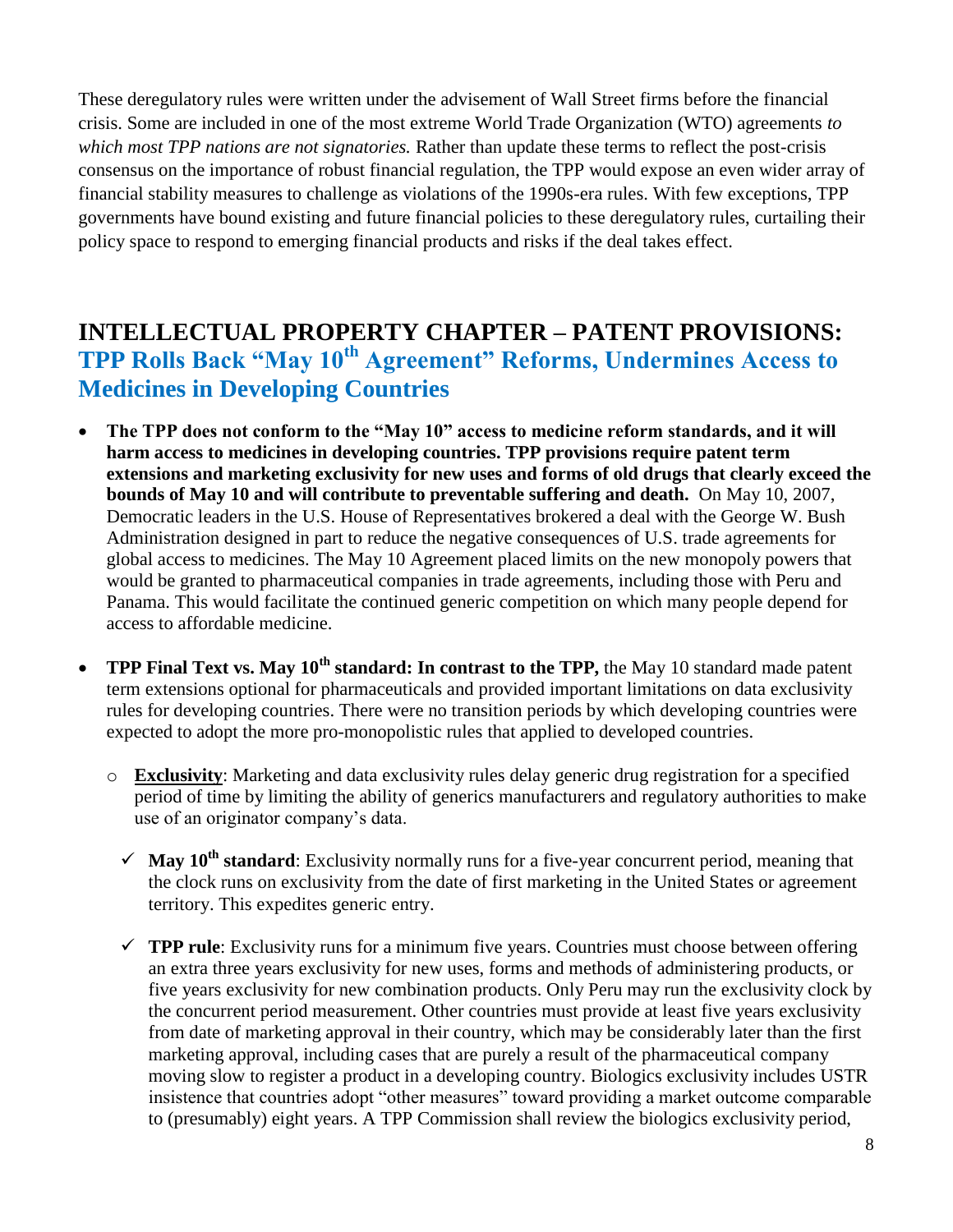under likely industry pressure to lengthen it. Malaysia and Brunei will have an "access window," allowing them to foreclose marketing exclusivity if a company waits more than eighteen months to begin product registration.

- o **Patent Term Extensions**: Patent term adjustments (typically called extensions) significantly delay market entry of generic medicines and restrict access to affordable medicines. While they are allocated ostensibly for "delays" in regulatory review or patent prosecution, variance in review periods is a normal part of each system, and patent terms are not shortened when review proceeds more quickly than usual.
- $\checkmark$  **May 10<sup>th</sup> standard**: Patent extensions are optional. Countries may choose whether or not to make available patent term extensions for pharmaceuticals.
- **TPP rule**: Patent extensions are required for regulatory review periods or patent prosecution periods deemed "unreasonable" (regulatory review) or beyond a period of years (prosecution periods) – five years from application or three years from examination request.
- o **Transition Periods, Exemptions:** Undermining the core premise of the May 10 Agreement standard, the TPP would require developing countries to transition to the same patent rules that apply to developed countries. The transition periods are short and only apply to a few rules while the rest would apply immediately to all signatories. Some countries have negotiated exemptions from one or two TPP rules. But again, the rules are beyond the limits of May 10, and will apply to the rest of the TPP parties, including developing countries that may join this aspired "living agreement" in the future.
- o **Additional ways the TPP extends monopoly rights relative to the May 10 standard**: While the May 10 Agreement did not make express reference to patent evergreening or other intellectual property rules that can compromise access to medicines, many health advocates take the content of the U.S.-Peru Trade Promotion Agreement as the standard. That agreement did not, for example, require the grant of patents for new uses of old medicines. In contrast, the TPP does. This would allow pharmaceutical firms to "evergreen" their patents, maintaining a monopoly and high prices.
- **The most controversial TPP provision concerns biotech drugs, or biologics – medical products derived from living organisms – for which the pharmaceutical industry obtained new exclusivity periods.** Many TPP countries provided for no special exclusivity rights for such drugs. While TPP countries refused to agree to an automatic monopoly term longer than five years, USTR insisted on text that will allow the U.S. government to pressure and pull countries towards a longer period - eight or even more years of protection. The eight-year position is dangerous, will likely cost lives, and contravenes the May 10 Agreement. Since the text was released,, administration officials have stated explicitly that the deal requires more than five years of monopoly.

# **PHARMACEUTICAL PRODUCTS AND MEDICAL DEVICES ANNEX: Opportunities for Drug Firms to Contest Medicine Purchasing and Pricing Decisions**

 **The TPP "Annex on Transparency and Procedural Fairness for Pharmaceutical Products and Medical Devices," which sets rules that TPP country health authorities would be required to follow regarding pharmaceutical and medical device procurement and reimbursement,**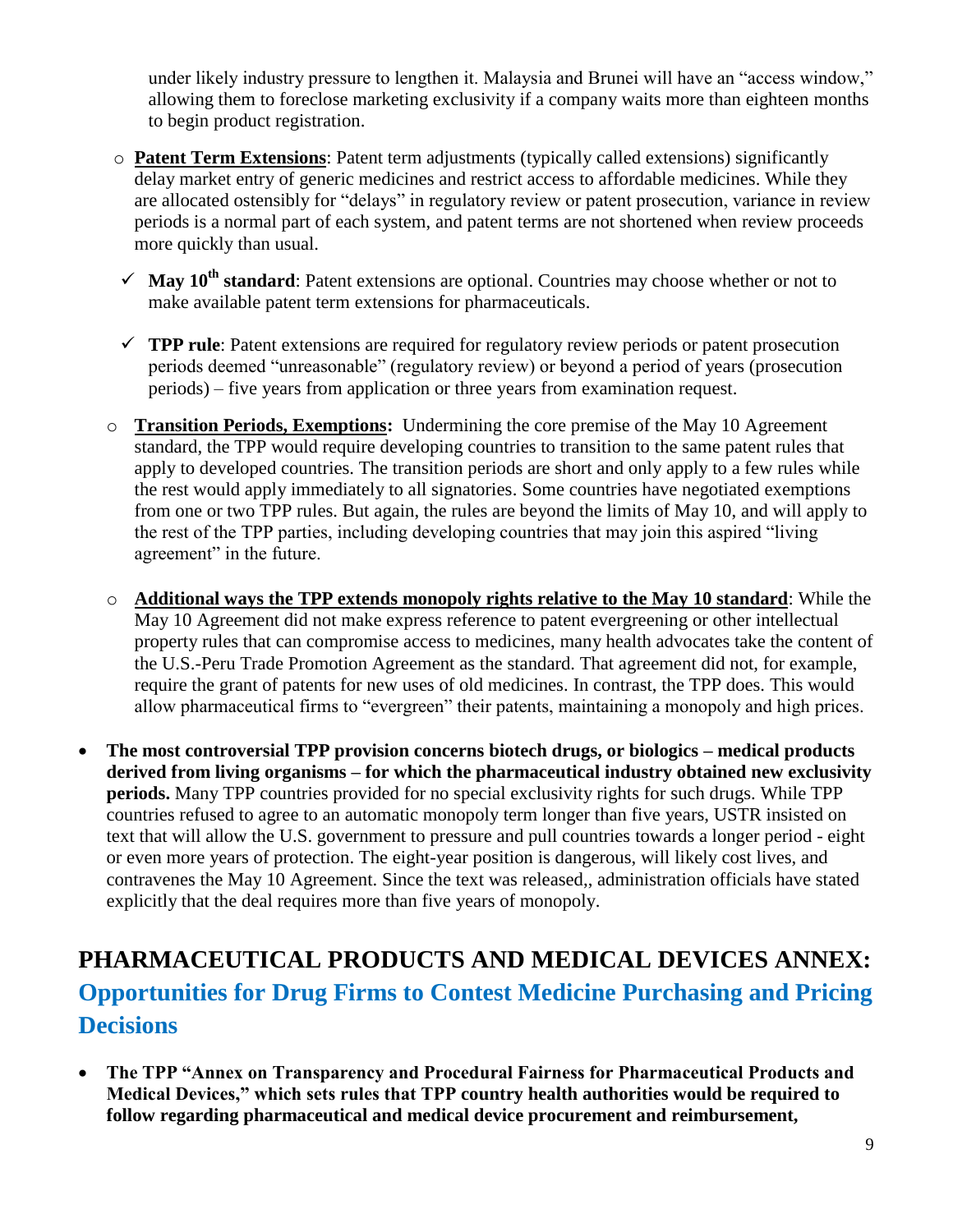**expressly names the Centers for Medicare & Medicaid Services (CMS) as covered by its text.** "…with respect to CMS's role in making Medicare national coverage determinations." Medicare's national coverage determinations include whether Medicare Part A and Part B will pay for an item or service. Among other things, Part A and B cover drugs administered in a hospital or a physician's office, and durable medical equipment

- **Under the TPP CMS determinations would be subject to a series of procedural rules and principles, the precise meaning of which are not clear and perhaps not knowable.** Pharmaceutical companies could attempt to exploit the general language of the Annex to mount challenges to Medicare and health programs in many TPP negotiating countries. The Annex may potentially constrain future policy reforms, including the ability of the U.S. government to curb rising and unsustainable drug prices.
- **The Office of the United States Trade Representative (USTR) claims that Medicare today is fully compliant with the proposed provisions of the TPP. Yet the ambiguous language of the TPP leaves our domestic healthcare policies vulnerable to attack by drug and device manufacturers**. For example:
	- o Could companies use the Annex to compel Medicare to cover expensive products without a corresponding benefit to public health? Medicare reimbursement is limited to products that are "reasonable and necessary" for treatment. But the TPP "recognize[s] the value" of pharmaceutical products or medical devices through the "operation of competitive markets" or their "objectively demonstrated therapeutic significance," regardless of whether there are effective, affordable alternatives.
	- o The TPP also requires countries to make available a review process for healthcare reimbursement decisions. Medicare national coverage determinations allow for appeals, but only in a limited set of circumstances. Might this conditional appeal process be construed as insufficient, if companies argue the TPP grants them an unconditioned right to review?
	- o The TPP mandates that parties provide opportunities for applicants to comment on reimbursement considerations "at relevant points in the decision-making process." Though Medicare national coverage determinations allow for comments in certain stages of the process, these determinations may be vulnerable to legal challenge depending on the construction of "relevant points."
- **In addition to its application to Medicare Part A and B, the Annex would apply to any future efforts related to national coverage determinations by the CMS, including potential Medicare Part D reforms.** In response to soaring drug coasts, advocates have increasingly called on the government to enable the Secretary of Health and Human Services to negotiate the price of prescription drugs on behalf of Medicare beneficiaries. Vital to this reform would be the establishment of a national formulary, which would provide the government with substantial leverage to obtain discounts. The development of such a national formulary would be subject to the requirements of the TPP. These procedural requirements would pose significant administrative costs, enshrine greater pharmaceutical company influence in government reimbursement decision-making and reduce the capability of the government to negotiate lower prices.
- **Inclusion of Annex Could Bolster Case of a Pharmaceutical Company Suing the U.S.. Under the TPP's ISDS Regime. A** foreign pharmaceutical company that has launched an investor-state suit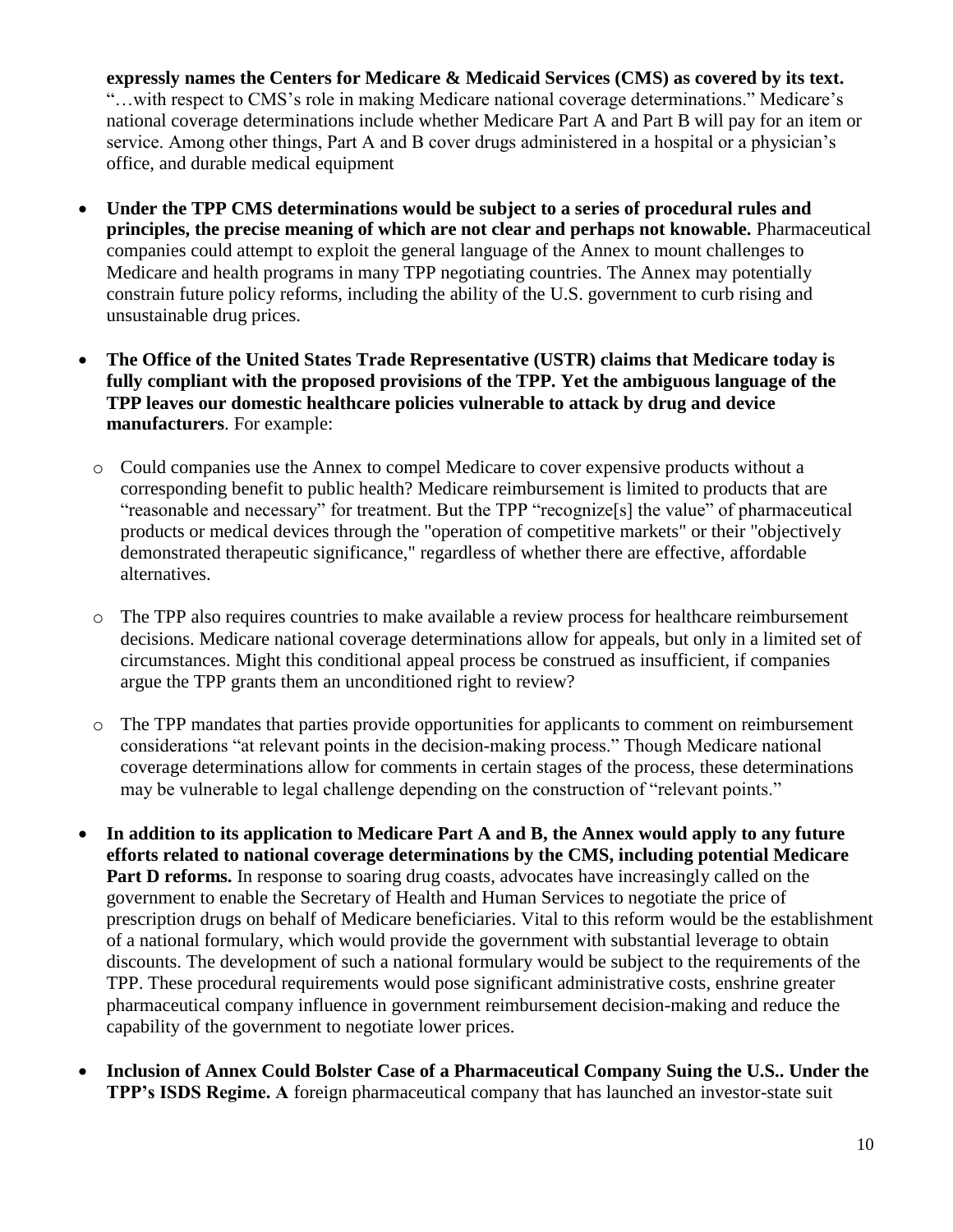against a government for a reimbursement decision could use the Annex to demonstrate the basis for establishing legitimate expectations for certain treatment that a government decision has frustrated.

### **INTELLECTUAL PROPERTY - COPYRIGHT PROVISIONS: Undermines Internet Freedom, Privacy By Tipping Balance Away from Users and Public Interest**

- **The final TPP text threatens to lock United States into its current broken copyright rules that undermine access to knowledge, creativity, and autonomy over digital devices and content, and the TPP will export these rules around the world.**
- **TPP copyright provisions will create even more legal uncertainty over the right of anyone to tinker with their devices that contain software or digital content.**
- **Communities that will be most adversely affected: students, teachers, librarians, archivists, researchers, hobbyists, students, journalists and whistleblowers.**
- **Fair use is left out of the TPP**: Instead, there are weak provisions on upholding the public interest. There is no binding requirement that signatory countries enact necessary safety valves to copyright's restrictions. This further tips the balance away from public interest concerns and towards the interests of rightsholders, undermining general rights to access knowledge and participate in and comment on existing cultural works.
- **Expansion of excessive copyright terms**: t**he TPP extends copyright terms for six of the 12 negotiating countries by another 20 years.** This comes as a huge cost for public access to culture, while there has been no empirical evidence that this incentivizes the creation of creative works. This eats away at the public domain, which is critical as a cultural commons from which people can adapt and build upon existing works. This would exacerbate the orphan works problem, where works whose authors has deceased or have gone missing become difficult or nearly impossible to find or access.
- o **Bans tinkering with software and digital devices**: Digital rights management (DRM), also known as technological protection measures, is encryption that comes on an increasing number of digital devices and content. DRM is designed to restrict their owner from tampering with or changing the underlying product. The TPP prohibits the circumvention of DRM and criminalizes those who share the knowledge or tools to do so. Such provisions impact people's ability to tinker with or repair their own phones, video game counsels, computers, and increasingly on everyday machines like kitchen appliances and cars. Similar prohibitions against the removal of rights management information are also enforced, making life more difficult for those who quote, reference or sample existing works.
- **Heavy-handed criminal enforcement and civil damages**: Countries will be compelled to enact or maintain high penalties and damages that are grossly disproportionate to the actual loss to the rightsholders. It also empowers law enforcement to seize or destroy "materials or implements" used in the alleged infringing activity. Excessive penalties lead to a chilling effect on innovators and everyday people who wish to try and access or use existing copyrighted works. This could lead to a family's home computer becoming seized simply because of its use in sharing files online, or for ripping Blu-Ray movies to a media center.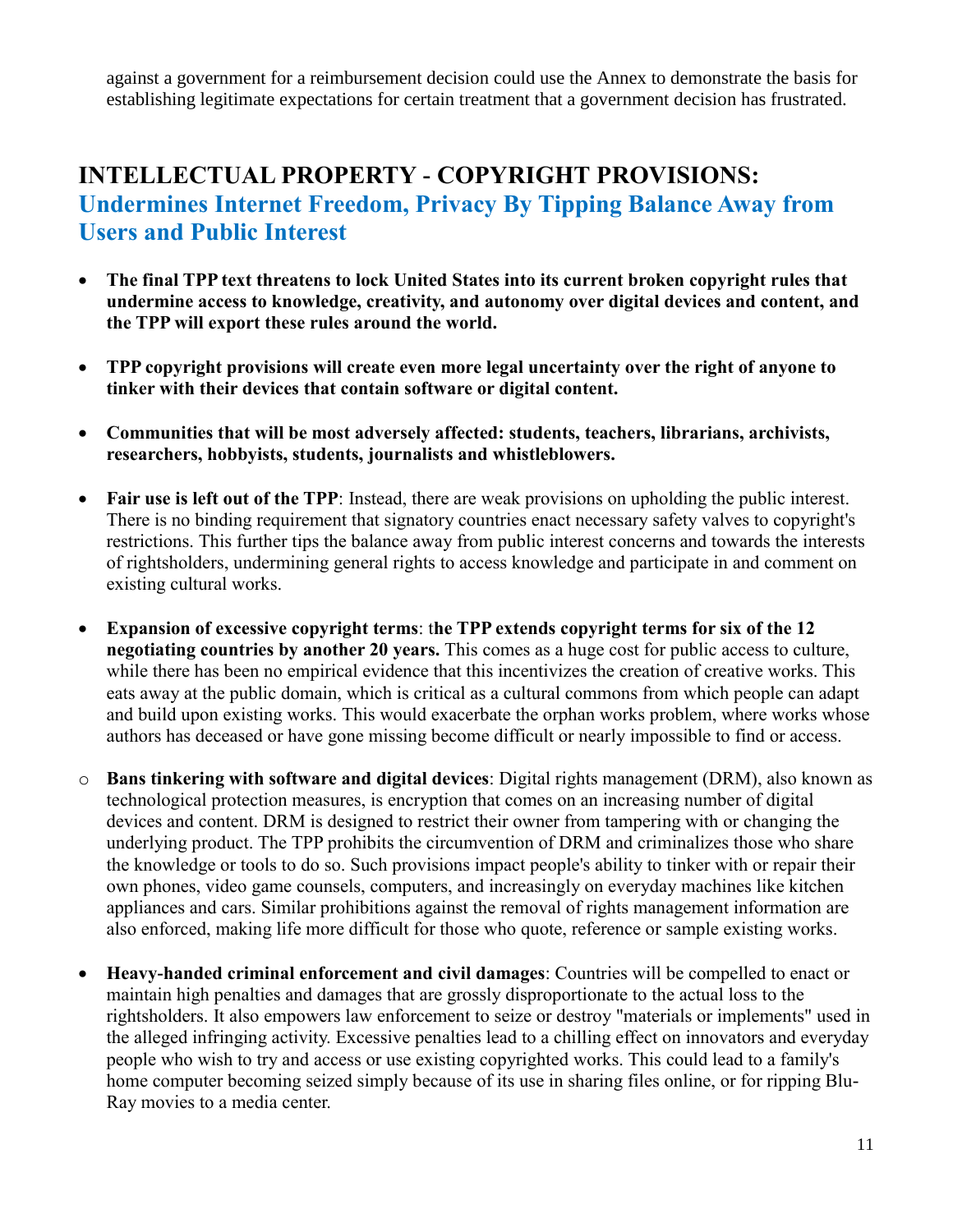- o **Dangerously vague, severe punishment for trade secrets revelations**: Provisions criminalize anyone who gain access to or disclose a trade secret held in a computer system. There are no exceptions for cases where the disclosed information may serve the public interest. This could be used to criminalize investigative journalists or whistleblowers who reveal corporate wrongdoing through any online or digital means. Such provisions echo the draconian Computer Fraud and Abuse Act law in the U.S.
- **Undermining online privacy and helping trademark owners to seize domains**: The U.S. has repeatedly committed to an open, multi-stakeholder model of Internet governance for domain name policy; yet the TPP undermines this by requiring countries to provide databases of contact information of domain name registrants, and to adopt an extrajudicial system for resolving disputes over domain names that privileges trademark owners over users. This means owners of websites would be unable to shield themselves from identity thieves, scammers, harassers, and copyright and trademark trolls. It also overrides the bottom-up processes that TPP countries have evolved to manage their own processes for resolving domain name disputes.
- o **Further enforcing rules that enable censorship by copyright takedown**: The United States already has a system for dealing with infringement allegations of live online content—the copyright holder sends a notice to the website or platform, and the service must remove it immediately and enable the user to contest the takedown. The burden of proof is on the user to show that their use of the work is not infringing. Provisions requiring ISPs to take measures to combat infringement may compel increasing use of algorithms or "bots" to scan works for its inclusion of copyrighted content, where even non-infringing uses of works (such as when it is a fair use) are taken down from the Internet. Overall, it incentivizes web platforms to take down content in order to avoid liability, despite legality of the contested content.

### **INVESTMENT CHAPTER: Expanded List of Policies Exposed to Attack by 9,200 Foreign Firms Newly Empowered to Use ISDS Against the U.S.**

- **Contrary to administration claims that the TPP's Investment Chapter would limit the uses and abuses of the controversial investor-state dispute settlement (ISDS) regime, much of the text replicates, often word-for-word, the most provocative terms found in past U.S. ISDS-enforced pacts.** Worse, **the** TPP would expand the controversial ISDS regime that elevates individual foreign investors to equal status with the 12 sovereign governments signing the deal. Many fixes and reforms included in a 2012 leaked draft version of the Investment Chapter have been eliminated. The final TPP text does include some new verbiage seemingly designed to counter the growing political blow back against ISDS. While the tone is different in some provisions, in practice the TPP's binding legal language does not constrain ISDS tribunals from making ever-expanding interpretations of the rights countries owe foreign investors and thus the compensation they can be ordered to pay foreign firms.
- **Contrary to Fast Track negotiating objectives, the TPP would grant foreign firm greater rights that domestic firms enjoy under U.S. law and in U.S. courts.** One class of interests – foreign firms – could *privately enforce* this public treaty by **skirting domestic laws and courts** to challenge U.S. federal, state and local decisions and policies on grounds not available in U.S. law and do so before extrajudicial tribunals authorized to order payment of unlimited sums of taxpayer dollars. Under the TPP, compensation orders could include the "expected future profits" a tribunal surmises that an investor would have earned in the absence of the public policy it is attacking.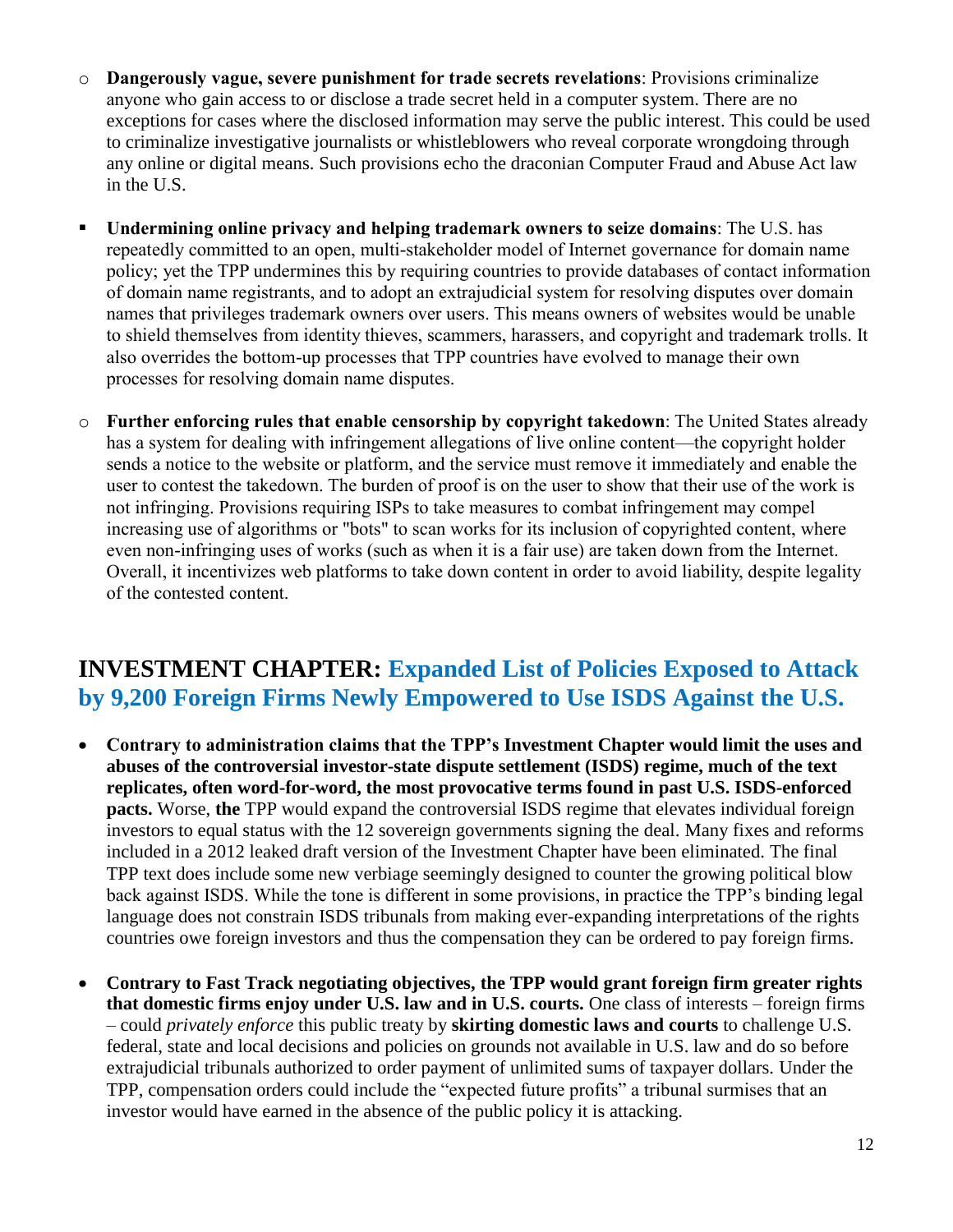- **TPP would expand U.S. ISDS liability by widening the scope of domestic policies and government actions that could be challenged**. *For the first time in any U.S. free trade agreement*:
	- o **The provision used in most successful investor compensation demands would be extended to challenges of financial regulatory policies.** The TPP would extend the "minimum standard of treatment" obligation to the TPP Financial Services Chapter's terms, allowing financial firms to challenge policies as violating investors' "expectations" of how they should be treated. The "safeguard" that the U.S. Trade Representative (USTR) claims would protect such policies repeats an ambiguously written World Trade Organization (WTO) provision that has not been accorded significant deference in the past.
	- o **Pharmaceutical firms could use TPP to demand cash compensation for claimed violations of World Trade Organization rules on creation, limitation or revocation of intellectual property rights**. Currently, WTO rules are not privately enforceable by investors.
- **With Japanese, Australian and other firms newly empowered to launch ISDS attacks against the United States, the TPP would** *double* **U.S. ISDS exposure.** M**ore than 1,000 additional corporations in TPP nations, which own more than 9,200 subsidiaries here, could newly launch ISDS cases against the United States.** Currently, under ALL existing U.S. investor-state-enforced pacts, about 9,500 U.S. subsidiaries for foreign firms have such powers. Almost all of the 50 past U.S. ISDS-enforced pacts are with developing nations with few investors here. That is why the United States has managed largely to dodge ISDS attacks to date. But, the TPP would subject U.S. policies and taxpayers to an unprecedented increase in ISDS liability at a time when the types of policies being attacked and the number of ISDS case are surging. Just 50 known cases were launched in the regime's first three decades combined while about 50 claims were launched in *each* of the last four years.
	- o **The TPP also would newly empower more than 5,000 U.S. corporations to launch ISDS cases against other signatory governments on behalf of their more than 19,000 subsidiaries in those countries.** (These are firms not already directly covered by an ISDS-enforced pact between the United States and other TPP governments.)
- **U.S. negotiators succeeded in pressuring other TPP nations to empower foreign investors to bring certain sensitive contract disputes with TPP signatory governments to ISDS tribunals, instead of resolving such matters in domestic courts.** This includes disputes with the federal government about natural resource concessions, government procurement projects for construction of infrastructure projects and contracts relating to the operation of utilities. **TPP ISDS tribunals would not meet standards of transparency, consistency or due process common to TPP countries' domestic legal systems or provide fair, independent or balanced venues for resolving disputes**. (Section B) *Contrary to claims that the process was "reformed":*
	- o **TPP tribunals would still be staffed by three private sector attorneys allowed to rotate between acting as "judges" and as advocates for investors** launching cases. Such dual roles would be deemed unethical in most legal systems.
	- o **The TPP text has no requirement for tribunalists to be independent or impartial.** Rather, the text relies on weak impartiality rules set by the arbitration venues themselves.
	- o **The text does not include new conflict of interest rules for tribunalists.** TPP negotiators punted a so-called "Code of Conduct" for ISDS tribunalists to a side agreement to be created and put in place before the pact goes into effect (Article 9.21.6). Whether such rules will be effective with respect to tribunalists' direct conflicts of interest is an open question. It seems improbable that Congress and the public will get to evaluate the rules and how enforceable they will be before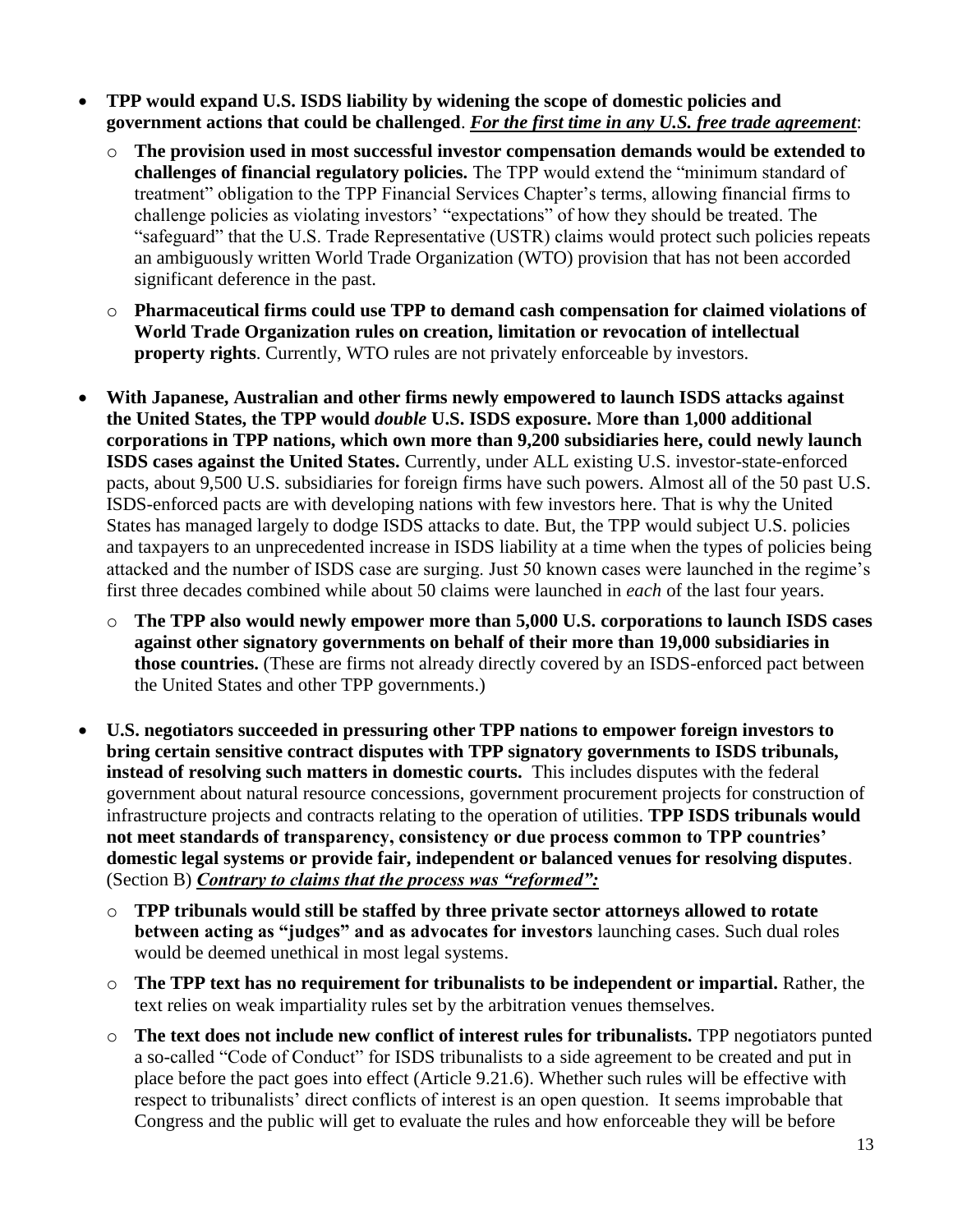votes to approve the pact. However, even if the Code of Conduct were to stop the outrageous practice of lawyers with direct financial interests in the companies and issues involved being allowed to serve as "judges," the TPP text does not address the bias inherent in the ISDS system and underlying the business model of lawyers engaged in this field: ISDS tribunalists have a structural incentive to concoct fanciful interpretations of foreign investors' rights and order compensation to increase the number of investors interested in launching new cases and enhance the likelihood of being selected for future tribunals.

- o **The provisions on expedited dismissal of "frivolous" cases replicate the language included in U.S. pacts since the Bush II administration with respect to timelines for such claims and tribunals' authority to order claimants to pay costs for dismissed cases.** The only new term makes explicit a factor (that a claim is "manifestly without legal merit") that is inherent in the standard for expedited dismissal that has been included in past U.S. pacts and in the TPP: that "a claim submitted is not a claim for which an award in favour of the claimant may be made…"
- o **There is no system of outside appeal on the merits of a decision. Nor is an appellate body established within TPP**. The text retains tribunalists' full discretion to determine how much a government must pay an investor. This can include claims for the "expected future profits" the tribunal surmises would have earned in the absence of the policy under attack. ISDS tribunals have ordered billions in compensation under existing U.S. pacts alone for toxic bans, land-use policies, financial stability measures, forestry rules, water services, economic development policies, mining restrictions and more. Pending claims under U.S. pacts total more than \$25 billion.
- o **There is no "exhaustion" requirement – that foreign firms seek redress in domestic legal and administrative venues before resorting to ISDS.** Instead, foreign investors can forum shop.
- o **Even when governments win, under TPP rules they can be ordered to pay for the tribunal's costs and legal fees, which average \$8 million per case.**
- **TPP does not include the promised "reforms" of the substantive foreign investor rights underlying egregious past rulings.** 
	- o **The TPP retains the "Minimum Standard of Treatment" and "Indirect Expropriation" language from past U.S. pacts that grants foreign investors** "rights" to not have expectations frustrated by a change in government policy. Under the TPP, it does not matter if the changed policy came in response to a new financial crisis or health discovery or environmental catastrophe, *or if it applies to domestic and foreign firms alike.*
	- o **There are no new safeguards that limit ISDS tribunals' discretion to issue ever-expanding interpretations of governments' obligations to investors and order compensation on that basis.** The text reveals virtually identical "limiting" annexes and terms that were included in U.S. pacts since the 2005 Central America Free Trade Agreement (CAFTA) that have failed to rein in ISDS tribunals. CAFTA tribunals have simply ignored the "safeguard" annexs that are replicated in the TPP and as with past pacts, in the TPP such tribunal conduct is not subject to appeal.
	- o **The TPP includes an overreaching definition of "investment" that would extend the coverage of the TPP's expansive substantive investor rights far beyond "real property," permitting ISDS attacks over government actions and policies related to financial instruments, intellectual property, regulatory permits and more.** Proposals to narrow the definition of "investment," and thus the scope of policies subject to challenge, that were included in an earlier version of the text that leaked have been eliminated.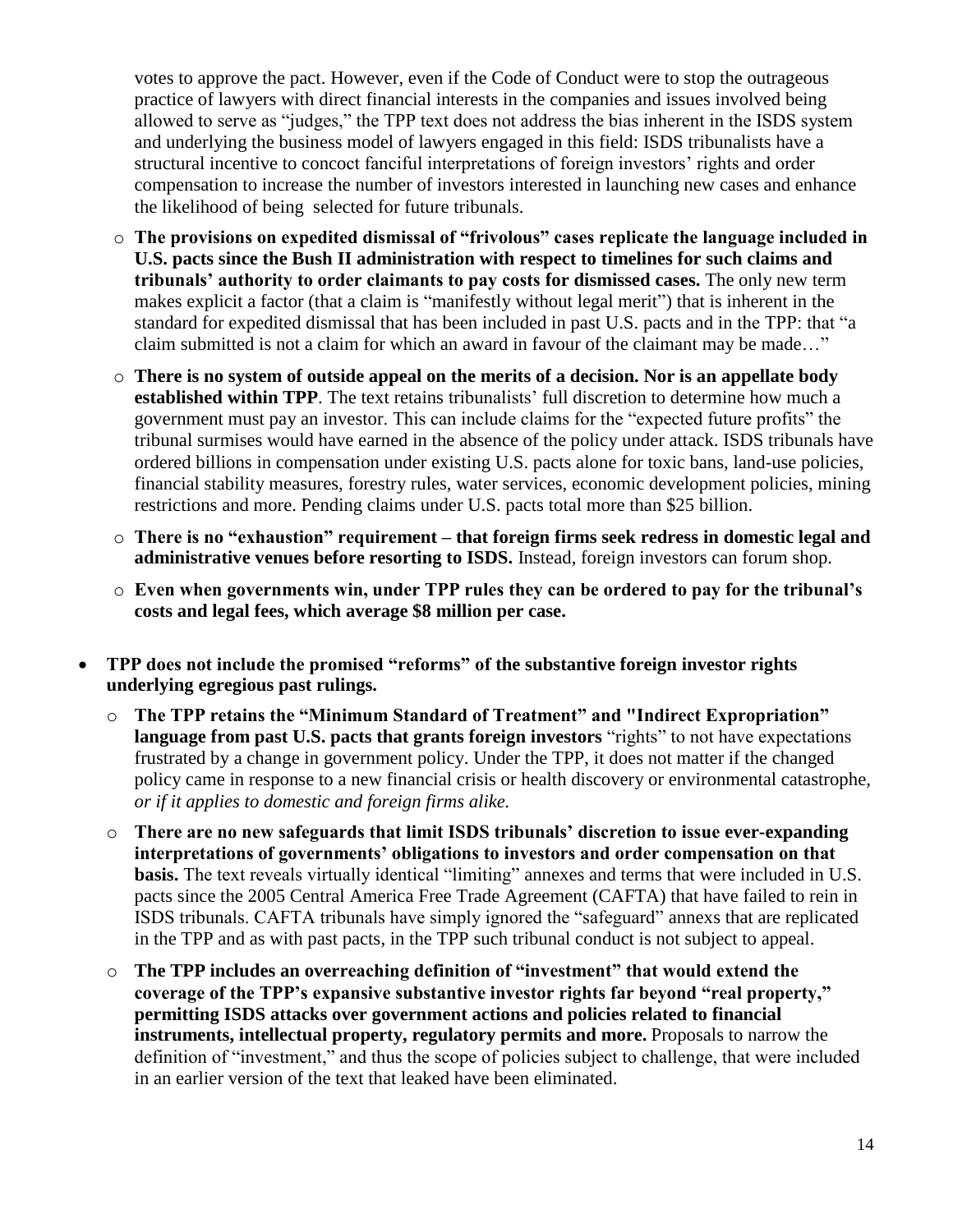- o **The lack of robust "denial of benefits" provisions would allow firms from non-TPP countries and firms with no real investments to exploit the extraordinary privileges the TPP would establish for foreign investors.** This includes firms from non-TPP countries that have incorporated in a TPP signatory country. Thus, for instance, one of the many Chinese state-owned corporations in Vietnam and Malaysia (that also have U.S. investments), could "sue" the U.S. government under this text. Language limiting investors to those that have "substantial business activities" is not defined, and tribunals have been willing to consider very minimal investments in host states as conferring nationality for the sake of gaining treaty protections.
- **Proposals included in leaked earlier drafts to extend even the TPP's weak general exceptions for environmental and health policies to the Investment Chapter were rejected**. Instead of real safeguards to stop attacks on nations' environmental, health and other regulatory policies, the TPP text replicates the same self-cancelling provision included in past U.S. pacts, although with more types of policies listed in the ineffective clause. The provision, which limits the rule of construction to only environmental and other policies that *already are consistent* with the agreement makes the measure meaningless. A safeguard is only needed to protect policies that would otherwise violate the agreement's rules. The relevant provision (Article 9.15) reads "Nothing in this Chapter shall be construed to prevent a Party from adopting, maintaining or enforcing any measure **otherwise consistent** with this Chapter that it considers appropriate to ensure that investment activity in its territory is undertaken in a manner sensitive to environmental, health or other regulatory objectives." (emphasis added)
- **The only meaningful new ISDS safeguard included in the final TPP text is a carve-out for tobacco-related public health measures that allows countries to elect to remove such policies from being subject to ISDS challenges, either in advance or once a policy is attacked**. Leading health groups, pro-free-trade former New York City mayor Michael Bloomberg and TPP nations like Malaysia pushed for years for more expansive terms. These proposals would have prevented all TPP challenges to tobacco-related health policies, including by other governments and would have excluded tariff cuts on unprocessed tobacco and tobacco products that would result in the lowering of the price of cigarettes. The final tobacco provision makes clear that government-to-government challenges to tobacco control measures are allowed as is tariff elimination on tobacco and tobacco products. But even with these unfortunate limitations, the final provision is considerably better than past ISDS tobacco control exception proposals. It provides an example of how a meaningful trade pact safeguard against ISDS attacks could be structured. That said, because the TPP's Investment Chapter includes a Most Favored Nations provision, a tobacco company could demand the better investor rights provided in other ISDS-enforced investment agreements the regulating country has enacted. (Indeed, the TPP tobacco language was motivated in part by various subsidiaries of Phillip Morris using the ISDS clauses of various countries' ISDS-enforced agreements to attack Australian and Uruguayan tobacco control policies.) However, even with those not insignificant caveats, this real carve-out from ISDS liability for various forms of health-related tobacco control policies makes apparent how ineffective and meaningless the chapter's language advertised by the White House as protecting other health policies and the environment actually is (Article 9.15). The tobacco provision also begs the question why only tobacco control policies are excluded from ISDS attacks, given no other provision of the Investment Chapter nor the TPP's General Exceptions Chapter provides any meaningful safeguard or effective exception to stop ISDS attacks on other public health measures, from toxins bans to patent policies to pollution cleanup requirements. (For more on the TPP's tobacco-related provisions, see the text analysis from Action on Smoking and Health.)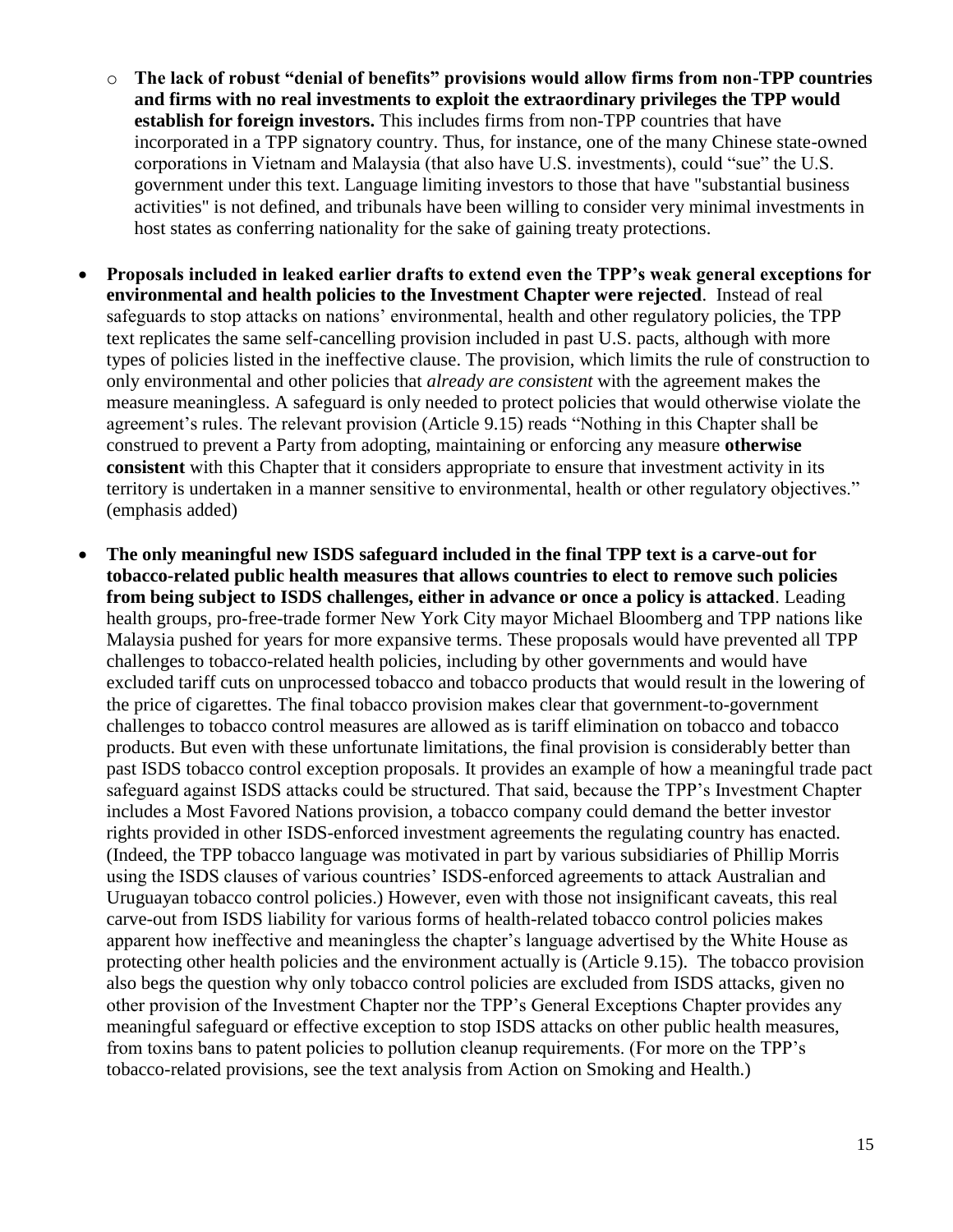### **LABOR CHAPTER: Vietnam, Malaysia Side Agreements a New Low, Labor Text Does not make Significant, Meaningful improvements Over Bush Standards that Have Not Improved Conditions**

- Firms that can operate in conditions in which ILO core labor standards are not respected drive down wages and working conditions, drawing in additional investment, enabling social dumping of lowerpriced goods, and suppressing wages and working conditions in other markets against which producers everywhere are forced to "compete."
- **Past trade agreements, even those that contain the so-called "May 10" provisions, failed to protect labor rights and reverse the race to the bottom. The TPP Labor Chapter does not make significant, meaningful improvements over the nearly decade old George W. Bush era standard**. Rather, the side arrangements made with Vietnam, Malaysia and Brunei represent a new low. The "achievements" touted by USTR appear to be of limited value.
- **The vast majority of the recommendations made by organized labor were completely ignored. A sampling of labor asks omitted from the TPP**:
	- o To improve compliance and enforceability, define the core labor standards, e.g., by referring to ILO Conventions
	- o To protect workers and raise wages, require that Parties not waive or derogate from *any* of their labor laws (laws implementing either ILO Core Conventions or acceptable conditions of work) regardless of whether the breach occurred inside or outside of a special zone
	- o To protect workers and raise wages, define "acceptable conditions of work" more broadly to include such concepts as payment of all wages and benefits legally owed and compensation in cases of occupational injuries and illnesses
	- o To increase compliance with labor obligations, include commitments aimed at ensuring effective labor inspections
	- o To increase compliance with labor obligations, allow a petitioner to make a complaint based on a single egregious violation, rather than waiting for a "sustained or recurring course of action" to occur
	- o To remove requirement that violations must be in a manner affecting trade or investment between the parties", which leaves out most public sector workers.
	- o To prevent abuse of vulnerable workers and a spiral to the bottom in wages and working conditions, ensure migrant workers receive the same rights and remedies as a country's nationals
	- o To prevent human trafficking and forced labor, establish enforceable rules for international labor recruiters
	- o To ensure timely enforcement and reduce unwarranted delays, establish clear, universal timelines for consideration of labor complaints
	- o To reduce excessive discretion to ignore or delay labor complaints, require that a Party that has received a meritorious complaint will promptly and zealously pursue the case (to avoid years-long delays like those confronted in the Guatemala and Honduras cases)
	- o To help raise standards across the region, create an independent labor secretariat that researches emerging labor issues and reports on best practices and establish Trans-Pacific works councils for firms operating in more than one TPP country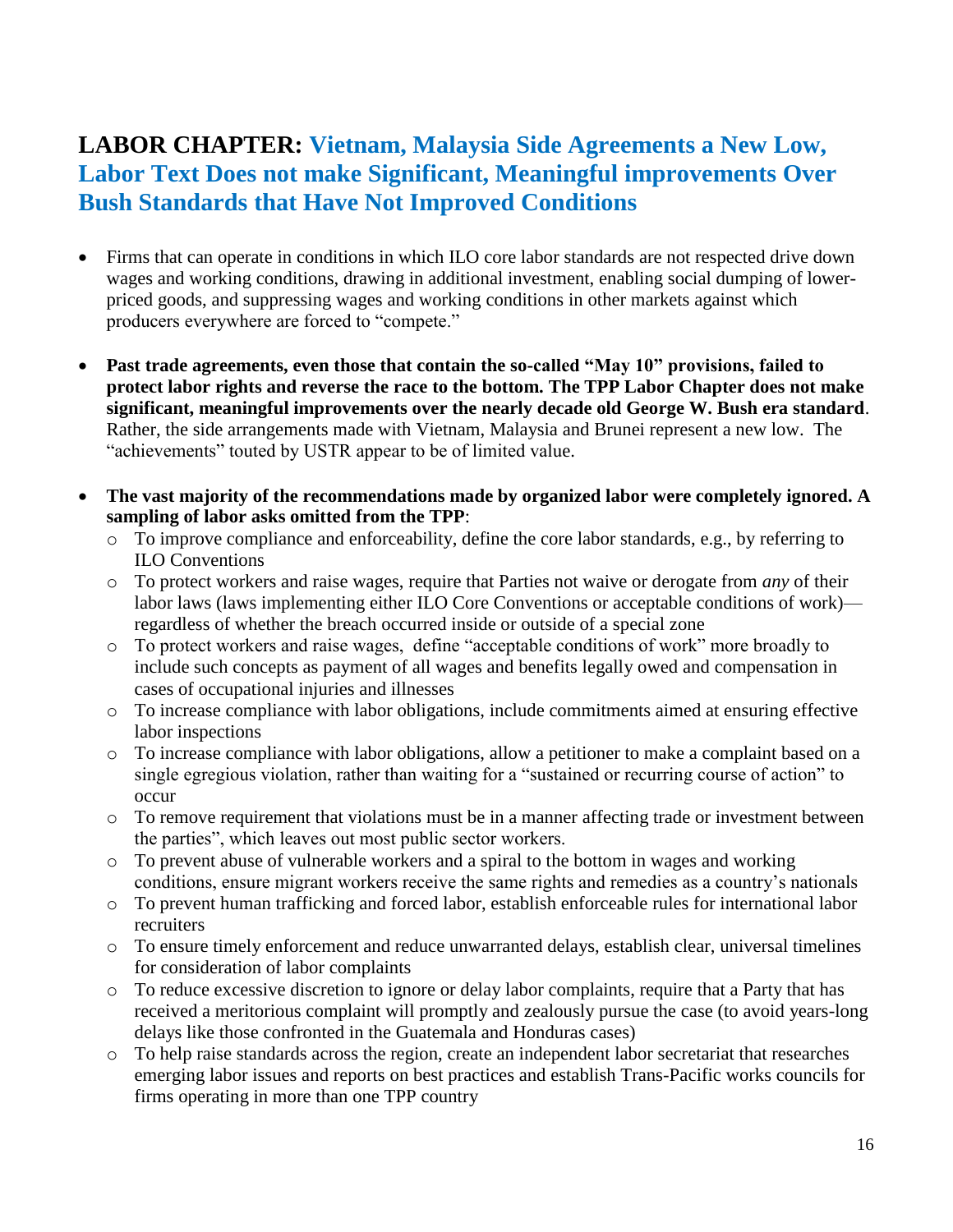#### **Instead, the USTR made minor changes likely to have little impact:**

- o The commitment to "discourage" trade in goods made with forced labor is not equivalent to a commitment to prohibit trade in such goods. It could be met by hanging a poster, for example.
- o The commitment to have laws regarding acceptable conditions of work fails to set standards for such laws. The minimum wage in Brunei could be a penny an hour, for example.
- o The commitment not to waive or derogate from laws implementing acceptable conditions of work in an Export Processing Zone leaves most TPP workers unprotected. The commitment is too narrow to be of clear value to workers.
- o Too much of the new text (vis a vis "May 10") relies on legally imprecise language like "may" and "endeavor to encourage". Such language, which is aspirational rather than obligatory, does not provide the clear protections workers in the region need to organize, collectively bargain, and raise their wages in a safe and just working environment. Aspirational language will not help build new markets for U.S. products.
- **Analysis of the country specific plans to follow in the coming days, but we note with great disappointment the lack of any plan for Mexico,** which is and has long been woefully out of compliance with international labor standards. To be clear, we maintain that no country should get TPP benefits until it complies with all the obligations of the TPP, including its labor standards.

# **MARKET ACCESS**: **Where is the Upside for U.S. Workers and Producers Because Downside is Clear**

- The TPP lowers U.S. tariffs to zero, giving our competitors unfettered access to the U.S. market while some other countries are allowed dramatically longer periods of time to open their markets.
- The ability of other countries, like Vietnam, to maintain their tariffs for significant periods of time will provide further incentives for U.S. companies to outsource production and offshore jobs and use Vietnam as an export platform to send their products back to the U.S. A good example of this is our experience with China where more than 45% of the products produced by foreign-invested enterprises are exported to the U.S. rather than sold to Chinese consumers.
- According to an initial analysis published in the Wall Street Journal, the U.S. market access concessions alone will increase the U.S. trade deficit in manufactured goods and autos and auto parts by more than \$55 billion dollars resulting in the loss of more than 330,000 jobs.
- Tariffs are not the only impediment to U.S. exports to TPP countries. The TPP countries with whom the U.S. does not have existing free trade agreements with have utilized various market access impediments as well as maintain state-owned enterprises and non-market economic policies (Vietnam) to ensure the success of their companies. The TPP will do little to ensure that access for U.S. exports will increase to offset the flood of imports that are anticipated.
- Currency manipulation can ensure that any "market access" achieved in this chapter is undermined.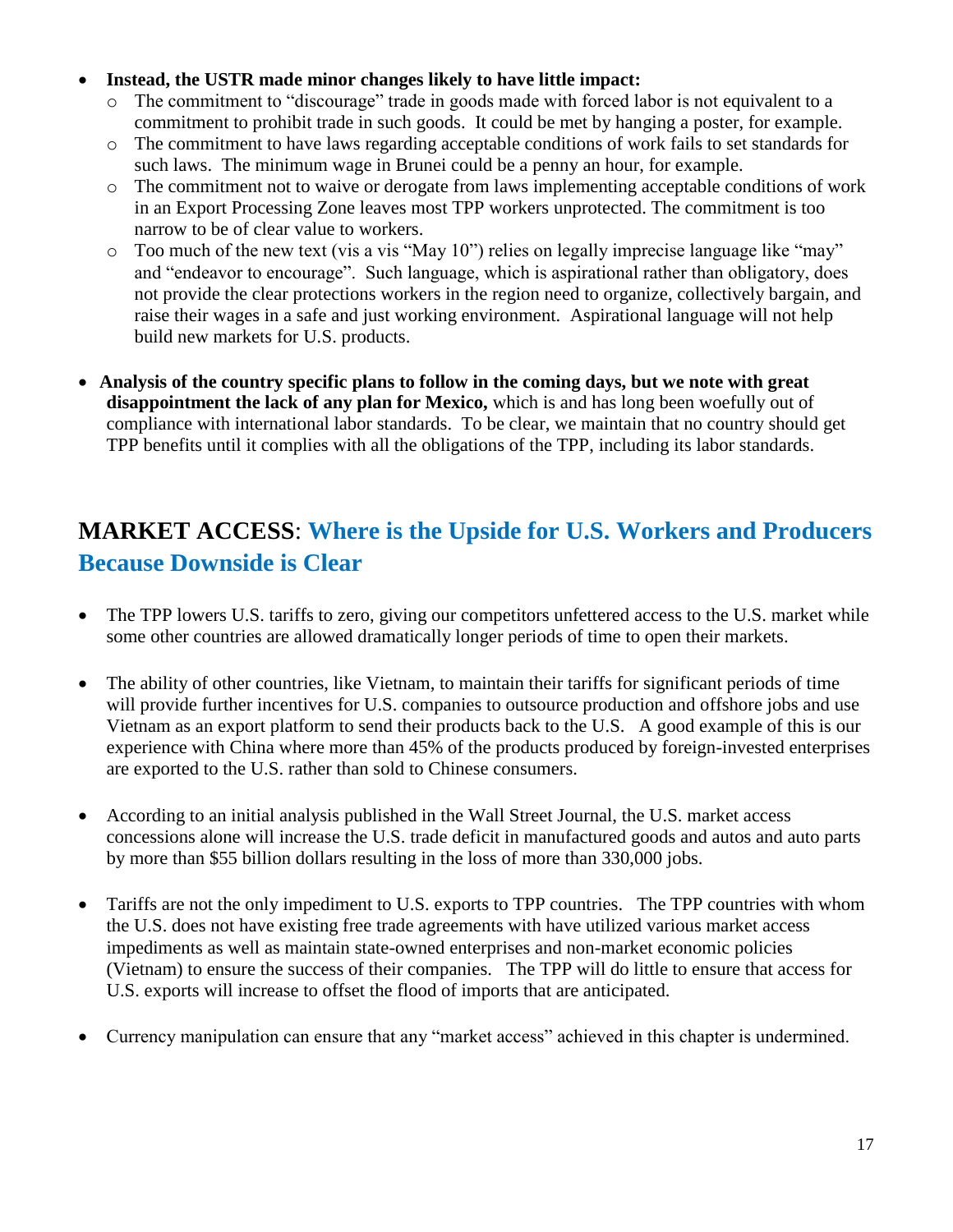# **NATIONAL SECURITY**: **Standard U.S. FTA Natl Security Exception Weakened, No Safeguard for CFIUS**

- **The final TPP text reveals a significant weakening of the "Essential Security" exception that has been part of U.S. trade agreements over the past decade:** The final TPP text eliminates language included in past U.S. trade pacts that explicitly authorized the United States to take action to protect its own national security interests regardless of whether any such action or policy violated trade pact rules and to do so without facing trade sanctions. Since the mid-2000s, all U.S. trade pacts included language explicitly stating that when a nation raises a national security defense for a policy that otherwise violates a trade pact obligation, the nation is empowered to determine in its sole discretion what are its essential security interests. Inexplicably, this language was eliminated from the TPP text.
	- o The provision was added after the Dubai Ports World (DPW) dispute when a state owned enterprise of the United Arab Emirates sought to acquire the rights to run six major U.S. ports. Congress intervened to try to block the sale after the Coast Guard officials raised security risks. The incident coincided with congressional debate over the U.S.-Oman Free Trade Agreement. The deal's "Essential Security" exception allowed a dispute tribunal to substitute its judgement for that of governments with respect to what was an essential security interest of a nation. It was also unclear if the exception even applied to investor-state disputes, or only to state-state disputes. To shut down tribunals' second guessing of U.S. security interests and make clear the exception applied to all disputes, the new language was added in a footnote to all U.S. trade agreements.
	- o The TPP's "Security Exceptions" language is otherwise identical to past U.S. pacts, except the critical footnote language was eliminated. The text missing from the TPP reads: " For greater certainty, if a Party invokes Article [the security exception] in an arbitral proceeding initiated under Chapter Eleven (Investment) or Chapter Twenty-Two (Institutional Provisions and Dispute Settlement), the tribunal or panel hearing the matter shall find that the exception applies."
- **The TPP would subject a U.S. President's decision to forbid an investment on national security grounds to investor-state challenge, even if that denial was based on a national security review recommendation of CFIUS:** While other TPP nations safeguarded their domestic national security review processes for foreign investors, the United States did not take an exception to TPP rules that grant foreign investors new rights to acquire land, firms, natural resource concessions, infrastructure or other investments and operate them. Thus, even if the Committee on Foreign Investment in the United States (CFIUS) opposed on national security grounds a U.S. acquisition by a firm also operating in a TPP country, if that investment was stopped the firm could drag the U.S. government before an extrajudicial investor-state tribunal and demand taxpayer compensation.
	- o TPP rules grant foreign investors new rights to acquire land, manufacturing and service sector firms, natural resource concessions, infrastructure or other investments and operate them. TPP includes an Annex (9-H) in which signatory countries limit those rights by conditioning them on national security and interest review processes. A government decision on whether to allow a foreign investment in its territory, taken in accordance with the domestic laws each TPP country had the opportunity to list, is not subject to challenges. While Australia, Canada, Mexico and New Zealand listed their relevant foreign investment review laws, the United States failed to do so.
	- o In the United States, CFIUS reviews planned foreign investments. CFIUS can recommend halting investments deemed to threaten U.S. security interests. If an investment by a firm operating in a TPP country were denied under this process, the foreign firm – for instance one of the many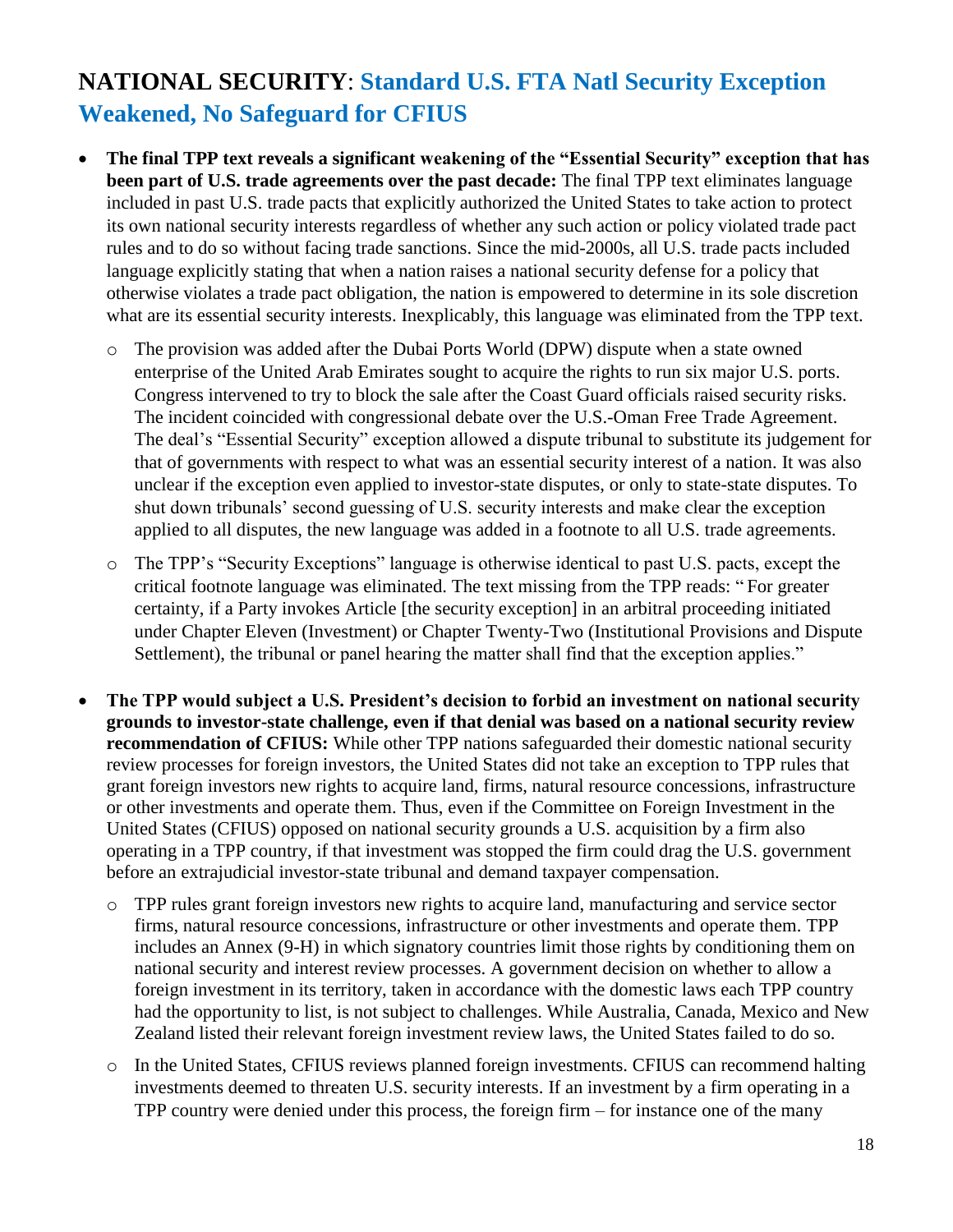Chinese state owned enterprises operating in Vietnam - could retaliate by dragging the U.S. government to a foreign tribunal to seek taxpayer compensation. Thanks to the weakened TPP security exception, the three private sector lawyers on an ISDS tribunal would have the discretion to whether to allow the use of the exception. The ISDS tribunal would be empowered to secondguess the U.S. government with respect to what constitutes our essential security interest and order compensation with U.S. taxpayers' money to firms whose prospective investments were halted, even if recommended by CFIUS.

# **PROCUREMENT CHAPTER: Rules on Buy America, Buy Local - America's Domestic Producers & Their Employees, Responsible Purchasing Policies Net Losers**

- Trade commitments that require the federal government to treat foreign bidders as if they were U.S. bidders undermine one of most important job creation tools: fiscal policy. Governments should be able to use stimulus funds to create jobs within their borders, and not be required to spend those funds to create jobs elsewhere—nor should developing countries be prevented from using their limited funds on domestic stimulus. That is why the AFL-CIO recommended omitting a Government Procurement chapter from TPP.
- **Tthe TPP gives bidders from Vietnam, Malaysia, Brunei, and other TPP countries expansive access to U.S. goods, services, and construction contracts.**
- **It is not clear that responsible bidding criteria (such as a requirement that a bidder not have outstanding environmental clean-up obligations or the use of bonus points for bidders with better safety records) will be free from "barriers to trade" type challenges.**
- **Though the agreement does not cover state procurement at this time, the TPP requires that the Parties "commence negotiations with a view to achieving expanded coverage, including subcentral coverage" within three years.** Such provisions could undermine popular local and state preference programs.
- Given that USTR has not produced any studies showing that Government Procurement provisions in prior agreements are net job and wage winners for U.S.-based workers—despite repeated requests we can only conclude that such evidence does not exist and that this entire chapter is a gain for global corporations, but not for U.S. workers.
- Partial List U.S. Procuring entities now open to TPP bidders (there are at list 93 specific procuring entities listed): Department of Transportation (in part), Department of Defense (in part), Department of Veterans Affairs, Department of State, Department of Agriculture (in part), Department of Homeland Security (in part), General Services Administration, The Smithsonian Institution, Federal Prison Industries, Inc., Federal Reserve System, Federal Communications Commission, Tennessee Valley Authority (except Malaysia)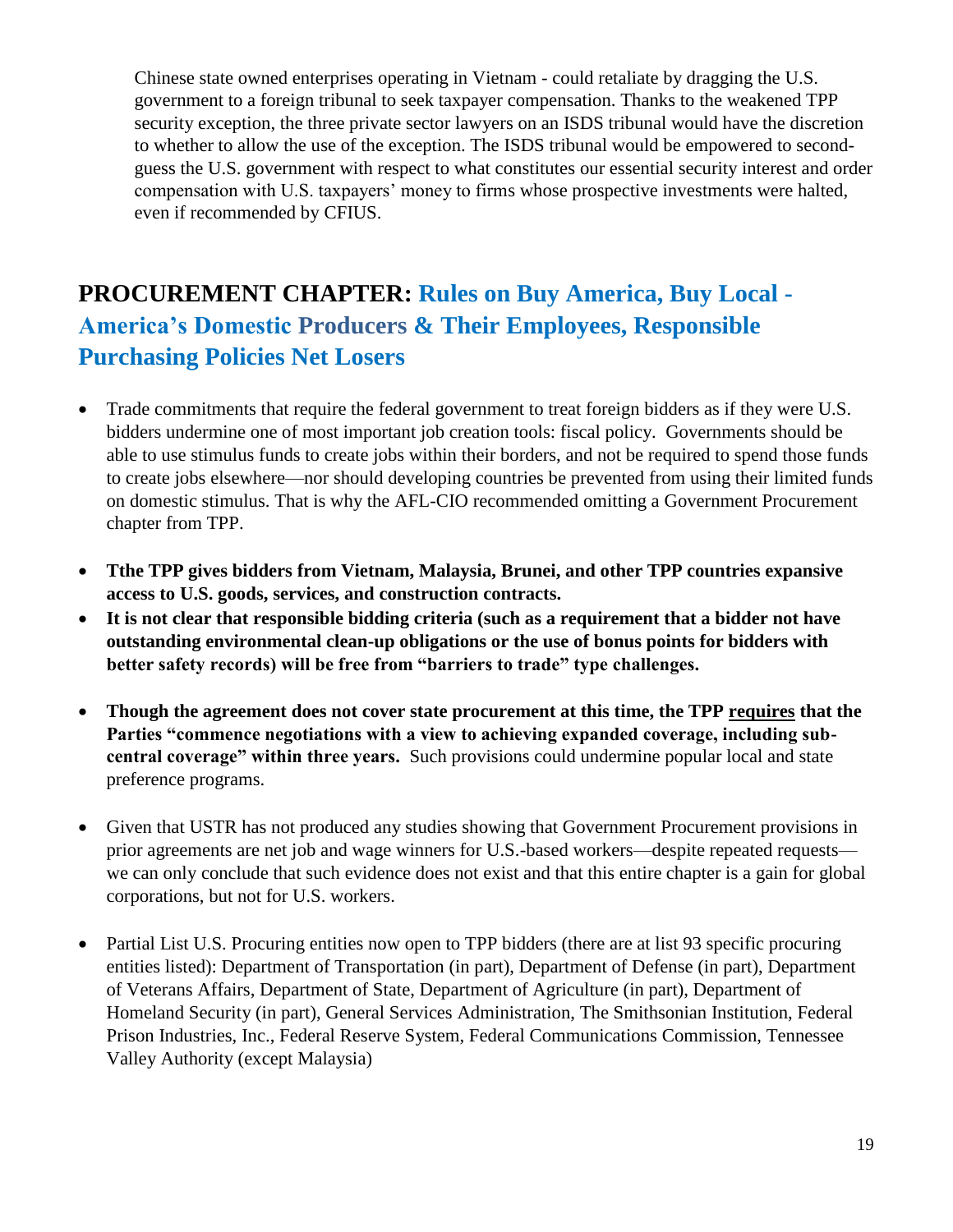# **RULES OF ORIGIN CHAPTER: ROOs, Particularly for Autos, Won't Promote Jobs in U.S., Or Wider TPP Area**

- The single most critical area where the rules of origin concern domestic production and the workforce is in the auto and auto parts sector. **The TPP dramatically lowers the existing North American Free Trade Agreement requirement of 62.5% content (which itself did not work well and promoted a major production shift to Mexico) to a new 45%, TPP-wide regional value content standard based on the net cost method. This is a substantial drop in the requirement for content that will increase the percentage of parts from China and other non-TPP countries that could be in a vehicle and still qualify for the vast preferences of the Agreement.**
	- o **Essentially, an auto with 55% Chinese content could be considered to be Made in America or Made in the TPP under the provisions of the Agreement, qualifying** for its tariff benefit while undermining the premise that somehow China would have to raise its standards in order to benefit from the TPP.
- **In the final days of the negotiations, the TPP text was modified to include a new provision that would grant preferences for additional parts that would be considered to be made by a TPP country whether or not they, in fact, were actually produced in those countries.** This new approach opens up a huge loophole that might, in fact, result in the stated 45% requirement actually being closer to 30-35% making it the lowest rule of origin requirement of any FTA involving the U.S.
	- o **This new provision establishes a standard that appears to be similar to a "deemed originating" standard—meaning many important auto parts will count as TPP-originating whether or not they actually came from a TPP country**. Parts subject to this weaker rule include certain body parts, glass and other items.
- **In addition, the rules of origin would potentially allow for further reductions in the value of the content that might have to come from a TPP country to qualify for the Agreement's benefits: parts that met the low thresholds in the Agreement would then be considered to originate in the TPP essentially then being considered to be 100% sourced in the TPP, driving the nominal 45% regional value content down even further.**
- **The** *Wall Street Journal* **published an initial estimate that the U.S. trade deficit in autos and auto parts would increase by \$23 billion making it the single greatest loser of any sector.**
- **Finally, it is important to note that additional countries could "dock on" to this agreement in the future. Therefore, the ROO standard could prove to be weakened over time as more production is shifted to non-TPP countries, threatening U.S.-based auto supply chain jobs.**

# **SANITARY AND PHYOSANITARY CHAPTER: Constraints on Food Safety Provisions**

 **New language on border inspection allows exporters to challenge border inspection procedures:**  The TPP contains specific language on border inspections that allow challenges to the U.S. border inspection system. Border inspections must "limited to what is reasonable and necessary" and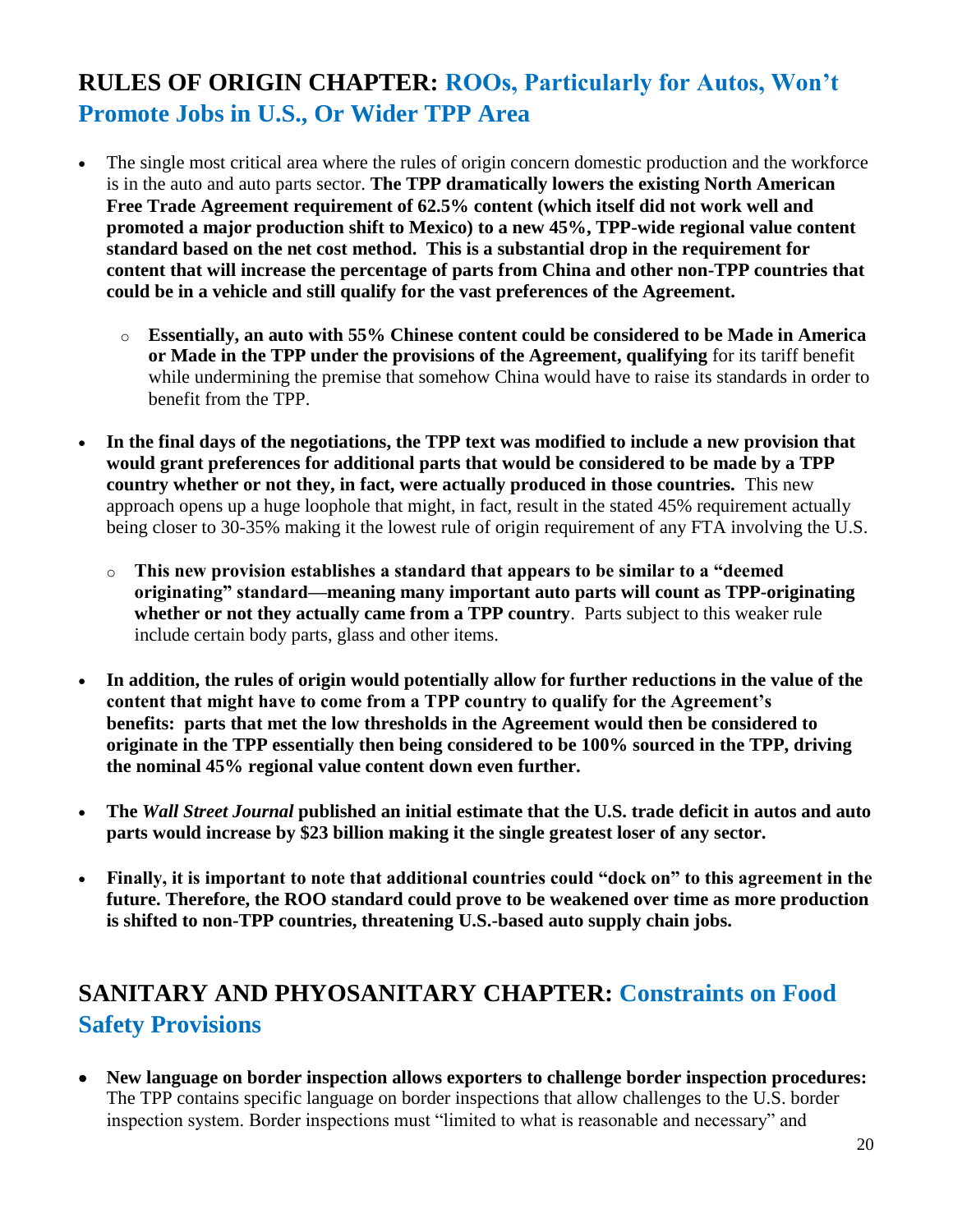"rationally related to available science," which allows challenges to the manner inspections and laboratory tests are conducted. (Art. 7.11 at para. 5.)

- **New language allows exporters to challenge specific detentions at the border for food safety problems:** New language that replicates the industry demand for a so-called Rapid Response Mechanism that requires border inspectors to notify exporters for every food safety check that finds a problem and give the exporter the right to bring a challenge to that port inspection determination. (Art. 7.11 at paras. 6 to 8.) This is a new right to bring a trade challenge to individual border inspection decisions (including potentially laboratory or other testing) that second-guesses U.S. inspectors and creates a chilling effect that would deter rigorous oversight of imported foods.
- **Stronger language on risk assessment makes it easier to challenge U.S. food safety laws and allows foreign review of U.S. regulatory process:** The TPP SPS risk assessment language is considerably stronger than the WTO SPS rules and includes deregulatory catch-phrases that are designed to make it easier to lodge trade disputes against food safety measures. (Art. 7.9 at para. 5.) Food safety oversight would be assessed based not on the extent to which it protected consumers but primarily on the extent it impacted trade, and the language favors risk management strategies that put trade before food safety. (Art. 7.9 at para. 6(b).) The U.S. regulatory process already has considerable risk assessment and cost benefit requirements, this language allows foreign countries to challenge the underlying determination, science and analysis in the rulemaking process.
- **Encourages the use of private certifications for food safety instead of government inspection:**  The TPP includes new language that encourages the use of private certifications of food safety assurances — either third party certifications or potentially even self-certification — that would meet the same food safety objectives. (Art. 7.12.) Third party or self-certified food safety claims are considerably worse than independent, government oversight because there is a financial incentive to certify the food as safe. Several U.S. food safety outbreaks have occurred at facilities that received private certifications that attested to their food safety (the companies behind the 2009 peanut butter salmonella outbreak, 2010 egg salmonella outbreak and the 2011 cantaloupe listeria outbreak all received outstanding ratings from their third-party certifier).
- **Thematically prioritizes the international trade in food ahead of food safety:** The TPP SPS preamble says governments can protect human, animal and plant health and life *"while facilitating and expanding trade"* — which means that food safety oversight can exist only in conjunction with trade expansion. The WTO SPS preamble allows food safety oversight but warns of food safety programs that are discriminatory or act as barriers to trade. (Art. 7.2(a).)

# **STATE OWNED ENTERPRISES TERMS: Rules Won't Reverse Rise of SOEs and their Undermining of U.S. Domestic Production and Employment**

• The negative impact of state-owned enterprises and state controlled and supported entities on domestic production and employment in the U.S. has increased dramatically over the years. While China's SOEs have had an enormous negative effect on the U.S., other countries – including TPP participants Vietnam, Malaysia and Singapore maintain and support vast SOEs which control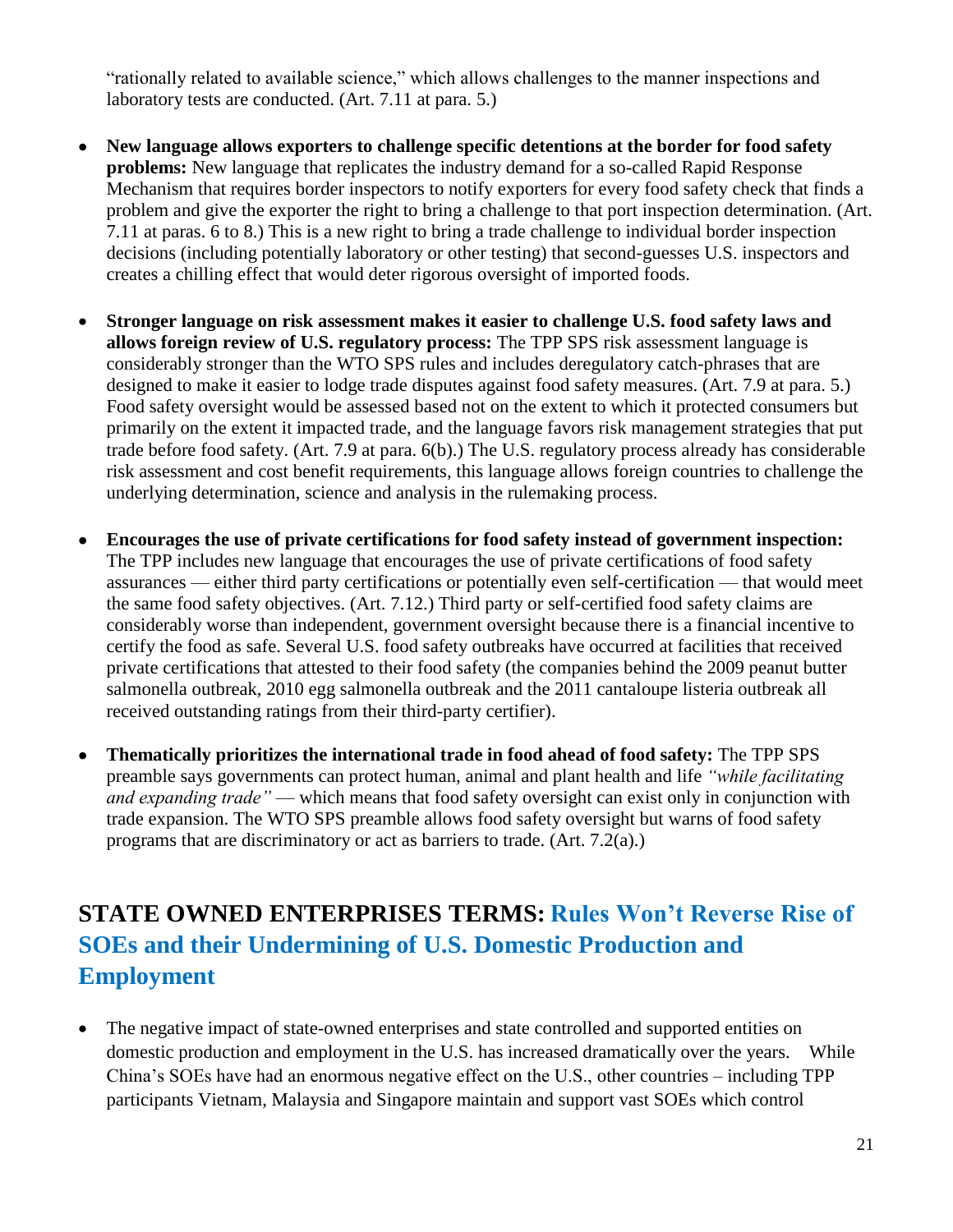significant portions of their economies. Indeed, Vietnam continues to be considered as a non-market economy under the terms of their WTO accession.

- Other countries have taken a cue from China and these other countries to actually increase the power and reach of their SOEs not only in their own markets, but in global commerce. The effect has been devastating in industries ranging from steel and other metals, to telecommunications, chemicals and many others. The TPP has been touted as the first agreement with a chapter addressing the activities of SOEs and proponents have argued that we need to write the rules so China doesn't have the opportunity to set the standards. Unfortunately, the standards created in the TPP text will do little to nothing to reverse the rise of SOEs and their role in undermining U.S. domestic production and employment.
- The definitions of what a state-owned entity are not broad enough and fail to include all commercial entities that are, or potentially could, operate on behalf of the state. The text provides a definitional structure that leaves substantial flexibility for the state to exert control or influence over its entities while evading coverage of the TPP and harming U.S. companies and their workers.
- The TPP precludes action against any existing support or preferential arrangement benefitting an SOE that was provided prior to the entry into force of the Agreement. This provides a safe harbor for all the existing benefits that SOEs have received as well as those that might be provided over the potentially lengthy period of time before the agreement enters into force, for example, a 40-year no interest loan.
- The TPP fails to cover sub-federal, state-owned enterprises and only calls for a possible review of this issue after a several year period. But if China is to join, the omission of sub-central entities is critical. As The Economist magazine noted last year, while the number of SOEs in China at the federal level has been reduced over the years, there are still 155,000 enterprises owned by central and local governments. The failure to cover sub-federal SOEs in the current TPP countries, as well as a TPP acting as template for future countries, including China, via the docking clause, is a massive loophole that will have potentially devastating consequences for domestic production and employment in the U.S. The lack of coverage of foreign sub-federal entities is a critical flaw with no expectation of future coverage.
- The TPP fails to recognize the pervasive and perverse impact of SOEs in foreign countries. The text requires proof of a "direct effect" which, in many cases, is difficult to prove because of the lack of transparency (which is not sufficiently addressed in the so-called transparency clause) and the reluctance of firms to question activities of SOEs or those entities operating with state support because of concern about threats of market consequences and retaliation.
- The adverse effects provision in the TPP requires, in part, a showing of "significant" harm which fails to recognize the often corrosive, persistent effect of the operations of SOEs.
- The adverse effects provision requires a showing of harm, under normal circumstances, of at least one year. This ignores the fact that harm is often the result of individual, but repeated sales in a market such as for steel and other commodities.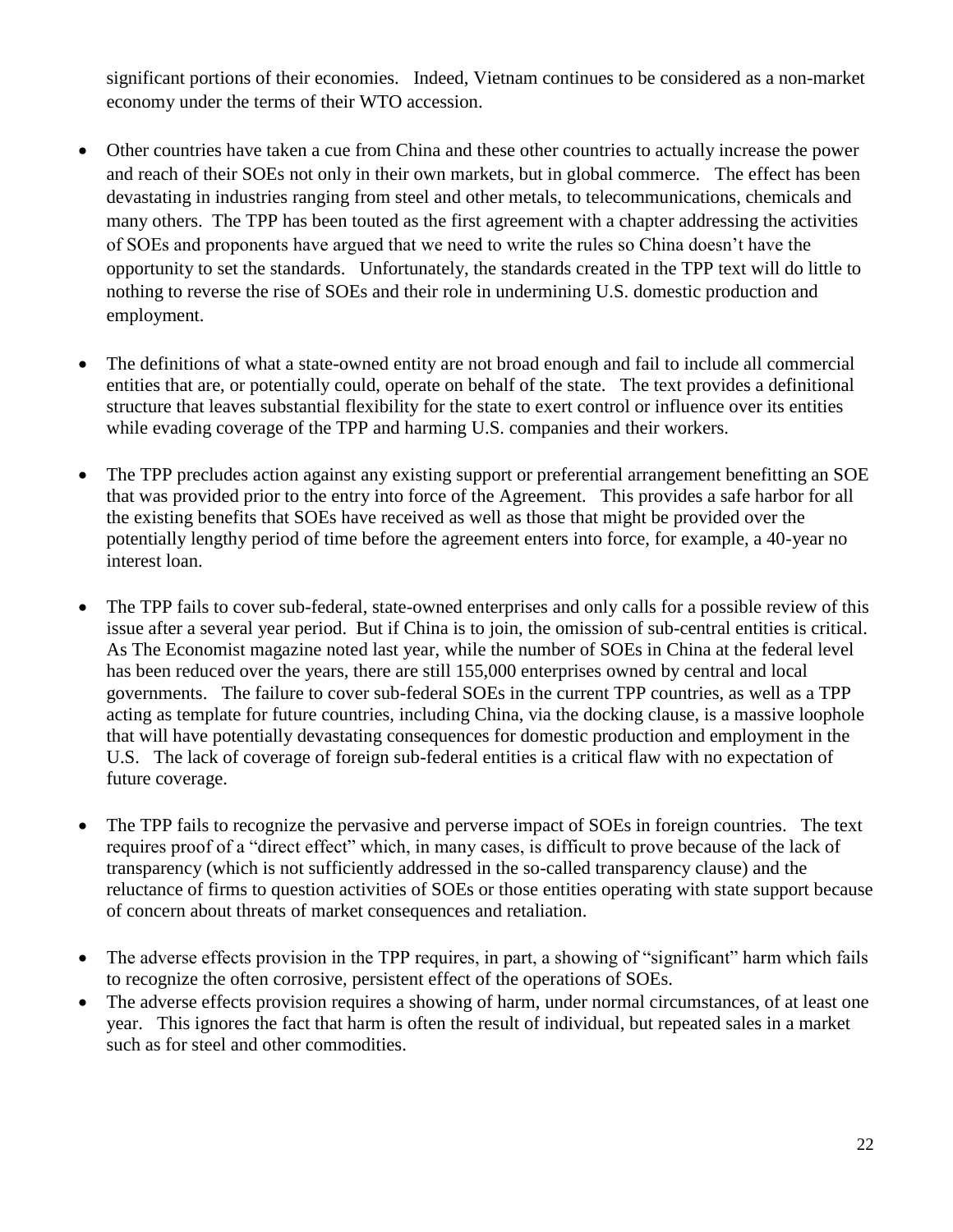- In particular, the provisions seem ill suited to adequately protect small manufacturers and ensure they can remain in business during the time to takes to gather evidence sufficient to demonstrate a harm, pursue a case, and secure relief.
- Finally, we are not confident that the SOE definition and chapter is carefully crafted to ensure the integrity of important public services including entities such as the U.S. Postal Service, Amtrak, and the Tennessee Valley Authority. Public services are not commercial enterprises and should not be treated as such.

# **FINAL PROVISIONS – ENTRY INTO FORCE: TPP Only Enters into Force if U.S. & Japan Approve**

- There are three scenarios for how the TPP could enter into force. (Article 30.5) All would require the United States and Japan plus some additional countries to approve the deal. Thus, if Congress does not approve the TPP, it will not enter into force for the other countries.
	- o The TPP could go into effect 60 days after all of the original countries have provided notice in writing that they completed their domestic approval processes if this occurs within two years of the deal being signed.
	- $\circ$  If two years pass and all of the original signatory countries have not provided the notification, then the deal could go into effect 60 days after the two year period ends if notification has been given by at least six of the original signatories that together account for at least 85 percent of the combined gross domestic product of the original signatories in 2013. (Based on data of the International Monetary Fund using current prices in U.S. dollars.) The 85 percent requirement means both the United States and Japan must be among the six nations.
	- o If neither of those two scenarios occur, then the TPP could enter into force 60 days after the date on which at least six of the original signatories, which together account for at least 85 per cent of the combined gross domestic product of the original signatories in 2013, have provided the required notification that they approved the deal.
	- o To create pressure on countries other than the United States and Japan to ratify the deal and provide notice, the pact empowers the TPP Commission (the governing body) to determine whether the agreement will enter into force for a country providing notice it has completed its approval processes at a date after the deal went into effect for the initial group of countries.

### **BIOTECHNOLOGY AND GMO TALKING POINTS - VARIOUS CHAPTERS: First Trade Pact to Subject GMOs to new Trade Rules**

 **The TPP is the first trade agreement to specifically identify agricultural biotechnology/GMO products and policies as subject to new trade rules:** The biotechnology, seed and agribusiness industries lobbied for and secured new trade protections for GMOs in the TPP. The National Treatment chapter includes an all-encompassing definition (all agricultural products including fish developed with a host of biotechnology techniques, including the combination of traits from unrelated plants or animals). (Art. 2.21.)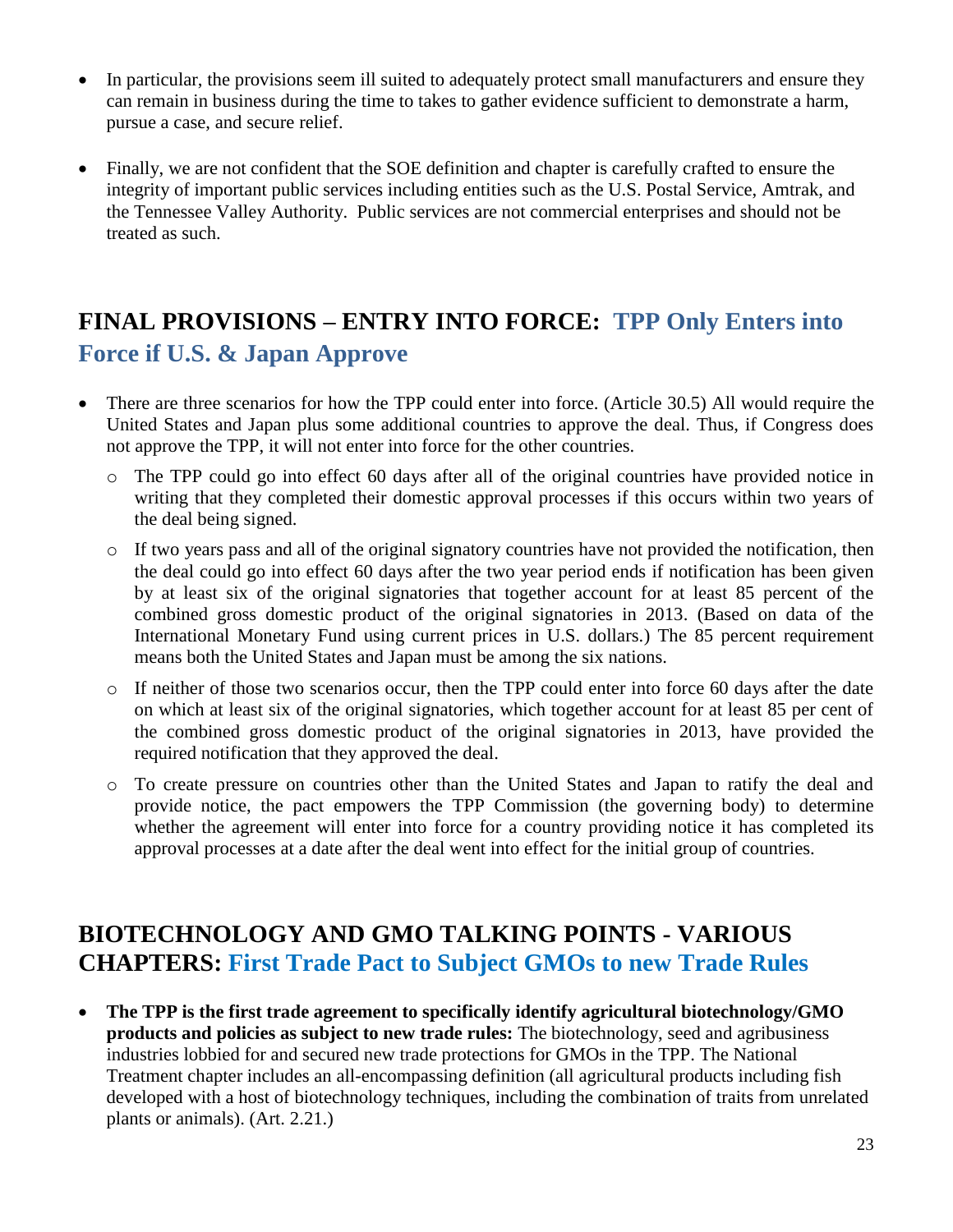- **USDA and USTR have long-identified foreign governments' biotechnology oversight as a trade barrier, language in the TPP makes it easier to challenge these rules:** USTR has identified all agricultural biotechnology oversight (including a country's GMO approval process, GMO import monitoring and GMO labeling requirements) as potential trade barriers. Language in the TPP provides more specific avenues of attack for countries and companies to challenge foreign government oversight of agricultural biotechnology. (Art. 2.29 at paras. 4, 9 and 10.)
- **Special language designed to attack rules regulating approval of GMO crops and products:** The TPP requires countries to submit to other countries their regulatory approval process, their scientific documentation used to establish their regulatory approval process and the list of approved agricultural biotech crops or products. The TPP specifically encourages countries to expeditiously approve GMO crops and products. (Art. 2.29 at paras. 4, 8.) These affirmative obligations facilitate foreign governments and agribusiness, biotech and food manufacturing companies to challenge biotechnology regulations under the SPS (food safety) or investor-to-state provisions.
- **Special language on testing for GMO contamination:** Countries that prohibit the import of unapproved GMO crops (or categories of GMO crops) often test imports for unapproved GMO traits (what USDA and the TPP refer to as low-level presence). U.S. companies have exported both GMO corn and rice that were unapproved (even in the U.S.) and recently a GMO corn variety that was unapproved overseas contaminated U.S. corn exports. The TPP requires countries to submit their requirements for regulating and testing for GMO contamination of imports and the scientific basis for these policies — again providing a venue for countries to challenge rules governing unapproved GMO contamination in imports and challenge at TPP tribunals whether any actions taken to stop unapproved GMO contamination are "appropriate." (Art. 2.29 at paras. 6 to 8.)
- **Specifically allow GMO regulations and safeguards to be challenged at TPP tribunals under pro-industry rules:** The TPP language on food and crop safety establishes limits on permissible regulation of GMOs unless the regulations meet very high thresholds of scientific certainty required by the TPP language on risk assessment. (Art. 7.9 at para. 5.) Regulations will be held to a standard established at a UN body known as the Codex Alimentarius (which means food law in Latin). Agribusinesses, biotechnology companies and pro-GMO governments have effectively used the Codex forum to lower the bar on what GMO regulations are acceptable for international trade. Other TPP provisions adopted from the WTO text make it easier for pro-GMO countries to challenge GMO rules for "discriminating" against "like products" (a corn-is-corn standard) or for being more traderestrictive than necessary. (Art. 2.3 at paras. 1 and 2.)
- **Leaves state and local GMO measures vulnerable to challenge:** Consumers increasingly want to know what is in their food — including GMO ingredients. Several states (Vermont, Maine and Connecticut) have already passed GMO labeling requirements, dozens of other states are considering GMO labeling laws and some local governments have enacted rules governing the cultivation of GMO crops or the use of GMO-associated herbicides. Foreign countries or companies could use the TPP provisions on labeling and National Treatment to challenge these local and state efforts to increase food chain transparency. (Art. 2.3 at para 2, Art. 8.2 and Art. 8.3 at paras. 1 and 1*bis*.)